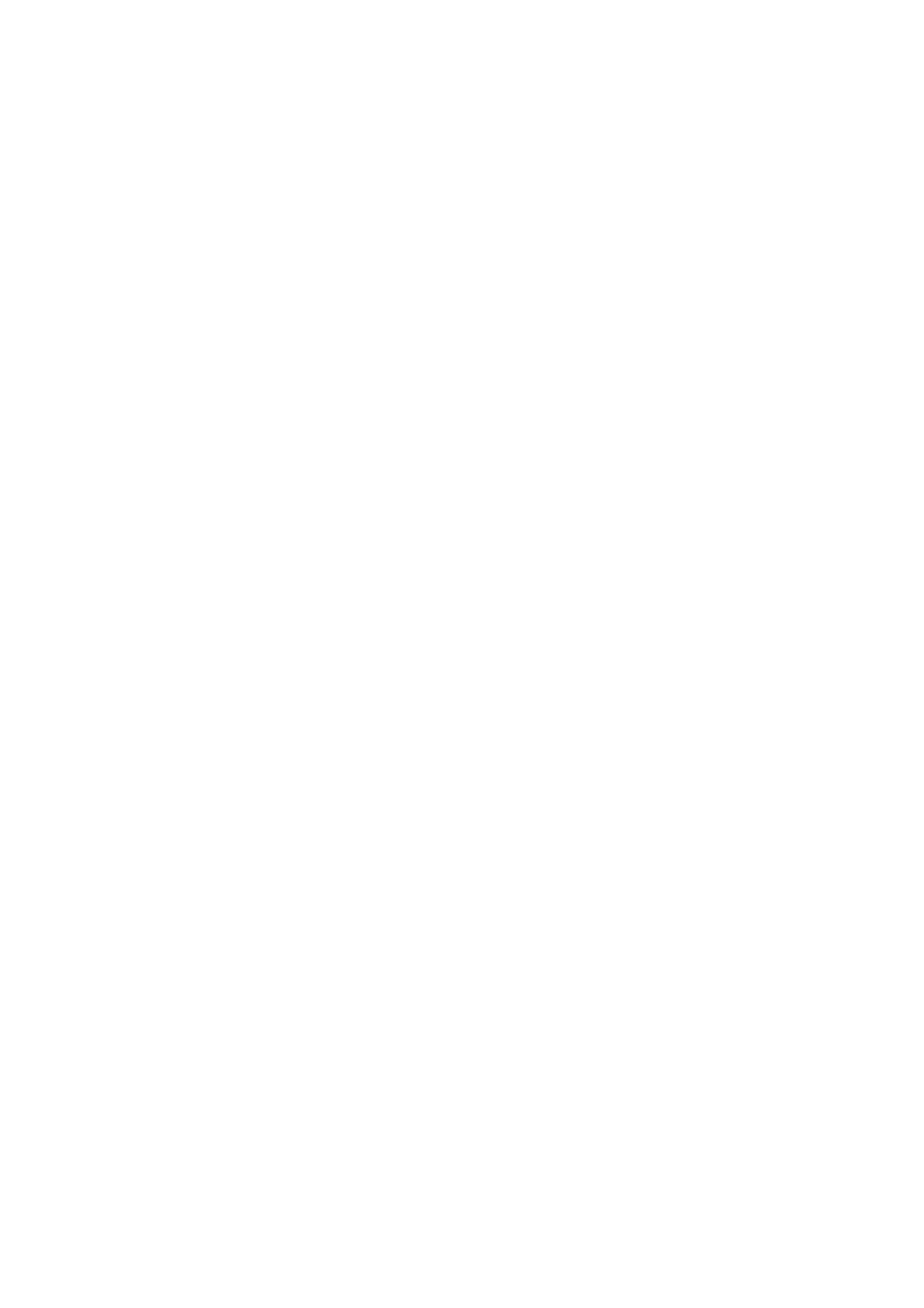# 5C - PROTOCOL ON MEMBER / OFFICER RELATIONS

## 1. Introduction and Principles

- 1.1 Mutual trust and respect between members and officers is at the heart of good governance. They are essential if the partnership necessary for the effective running of a local authority is to succeed. The purpose of this Protocol is to guide Members and Officers of Breckland Council (hereinafter called "the Council") in their relations with one another in such a way as to ensure the achievement of that objective.
- 1.2 Given the variety and complexity of such relations, this Protocol does not seek to be either prescriptive or exhaustive. It simply offers guidance on some of the issues which most commonly arise. It is hoped, however, that the approach which it adopts to these issues will serve as a guide to dealing with other circumstances.
- 1.3 This Protocol is to a large extent a written statement of current practice and convention. It seeks to promote greater clarity and certainty. If the Protocol is followed it should ensure that Members receive objective and impartial advice and that Officers are protected from accusations of bias and any undue influence from Members.
- 1.4 It also seeks to reflect the principles underlying the respective Codes of Conduct which apply to Members and Officers. The shared object of these codes is to enhance and maintain the integrity (real and perceived) of local government and the Codes, therefore, demand very high standards of personal conduct.
- 1.5 This Protocol is a local extension of the Members' and Employees' Codes of Conduct. Consequently, a breach of the provisions of this Protocol may also constitute a breach of those Codes.
- 1.6 This Protocol should be read in conjunction with the Members' and Employees' Codes of Local Government Conduct, the Council's Constitution and any guidance issued by the Standards Committee and/or Monitoring Officer.

#### 2. Allegations of Member or Officer Misconduct: Responses by Members or Officers as appropriate

- 2.1 In a situation where a Member identifies that an Officer may have committed a breach of the Council's disciplinary rules and procedures, he shall draw the issue to the attention of the Chief Executive (Head of Paid Service) who, following consultation with the Head of Human Resources, will ensure that the appropriate action is taken.
- 2.2 In respect of a situation where there is an alleged breach of the Council's Code of Conduct by a Member, the Code places an obligation on other Members to draw such breaches to the attention of the Standards Board for England (paragraph 7). Members are, however, also requested to advise the Monitoring Officer in writing that they have taken this action.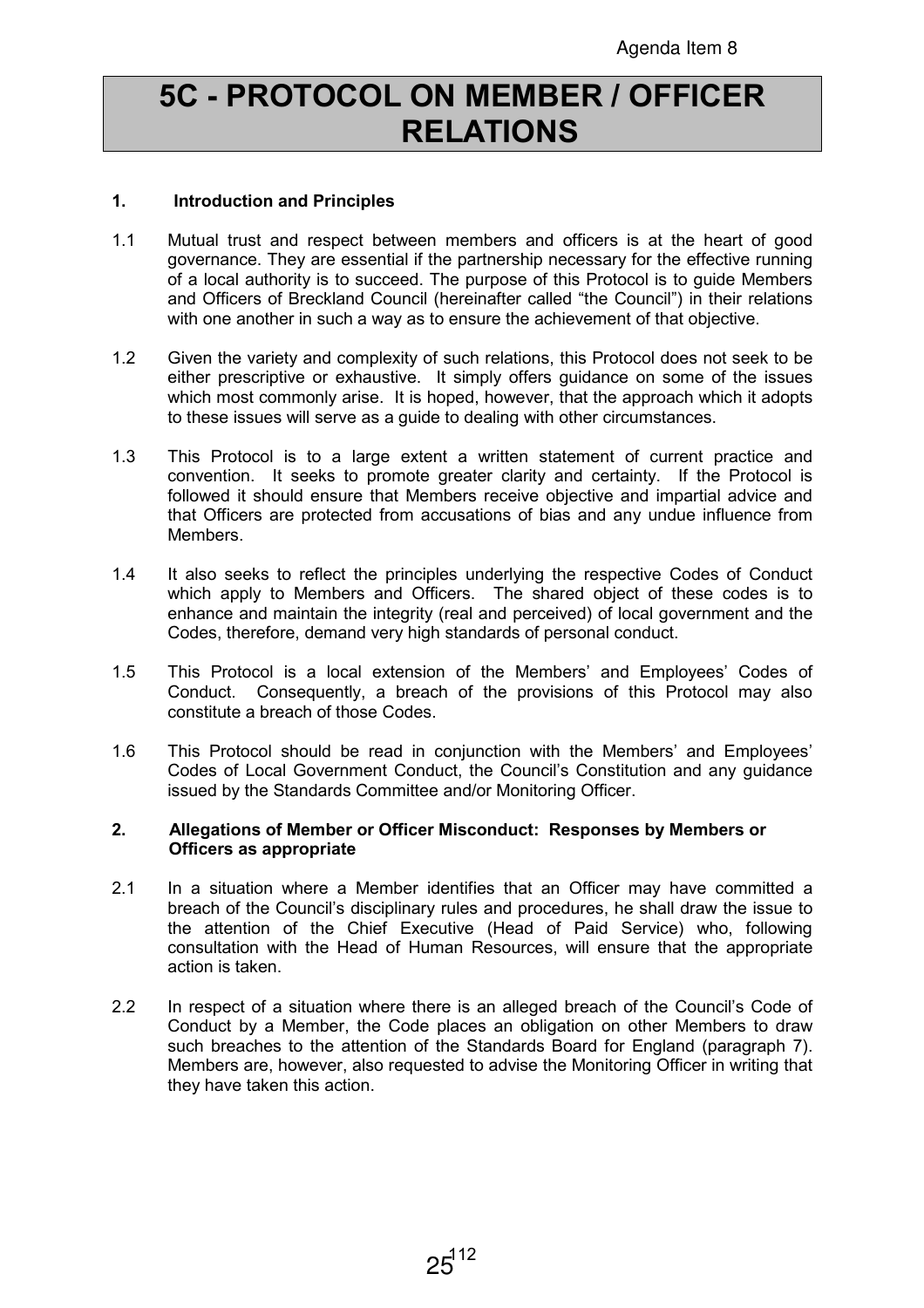- 2.3 An Officer who believes a Member has breached the Members' Code of Conduct should:
	- a. not offer any opinion or judgement upon that conduct to the Member;
	- b. advise the Monitoring Officer in writing immediately of the circumstances, facts, his belief and the rationale behind it, including supplying all and any documentation; and
	- c. not comment further on the issue to any other Officer or Member without the prior consent of the Monitoring Officer.

 These provisions are to protect both the Member and Officer, avoid Officers from becoming unduly involved in allegations of Member misconduct at an inappropriate level and to ensure that any investigation that may need to be carried out by the Monitoring Officer or other agency is not in any way fettered or damaged.

## 3. The Relationship: General Points

- 3.1 Both Councillors and Officers are servants of the public and they are indispensable to one another. But their responsibilities are distinct. Councillors are responsible to the electorate and serve only so long as their term of office lasts. Officers are responsible to the Council. Their job is to give advice to Councillors and the Council and to carry out the Council's work under the direction and control of the Council, the Executive, their committees and sub-committees.
- 3.2 At the heart of the Code, and this Protocol, is the importance of mutual respect. Member / Officer relationships are to be conducted in a positive and constructive way. Therefore, it is important that any dealings between Members and Officers should observe standards of courtesy and that neither party should seek to take unfair advantage of their position or seek to exert undue influence on the other party.
- 3.3 Inappropriate relationships can be inferred from language / style. To protect both Members and Officers, at full Council and other public meetings Officers should address Members as "Councillor XX / Mr or Madam Chairman". In other circumstances, e.g. a one to one between an Operations Manager and their corresponding Executive Member, a level of informality may be appropriate.
- 3.4 A Member should not raise matters relating to the conduct or capability of an Officer in a manner that is incompatible with the objectives of this Protocol. This is a longstanding tradition in public service. An Officer has no means of responding to such criticisms in public. If a Member feels he has not been treated with proper respect, courtesy or has any concern about the conduct or capability of an Officer, and fails to resolve it through direct discussion with the Officer, he should raise the matter with the respective Service Manager, who will then look into the facts and report back to the Member. If the Member continues to feel concern, then he should report the facts to the Strategic Director who heads the Portfolio concerned, or if, after doing so, is still dissatisfied, should raise the issue with the Chief Executive who will look into the matter afresh. Any action taken against an Officer in respect of a complaint will be in accordance with the provisions of the Council's Disciplinary Rules and **Procedures**
- 3.5 An Officer should not raise with a Member matters relating to the conduct or capability of another Officer or to the internal management of a Service Area or Portfolio in a manner that is incompatible with the overall objectives of this Protocol.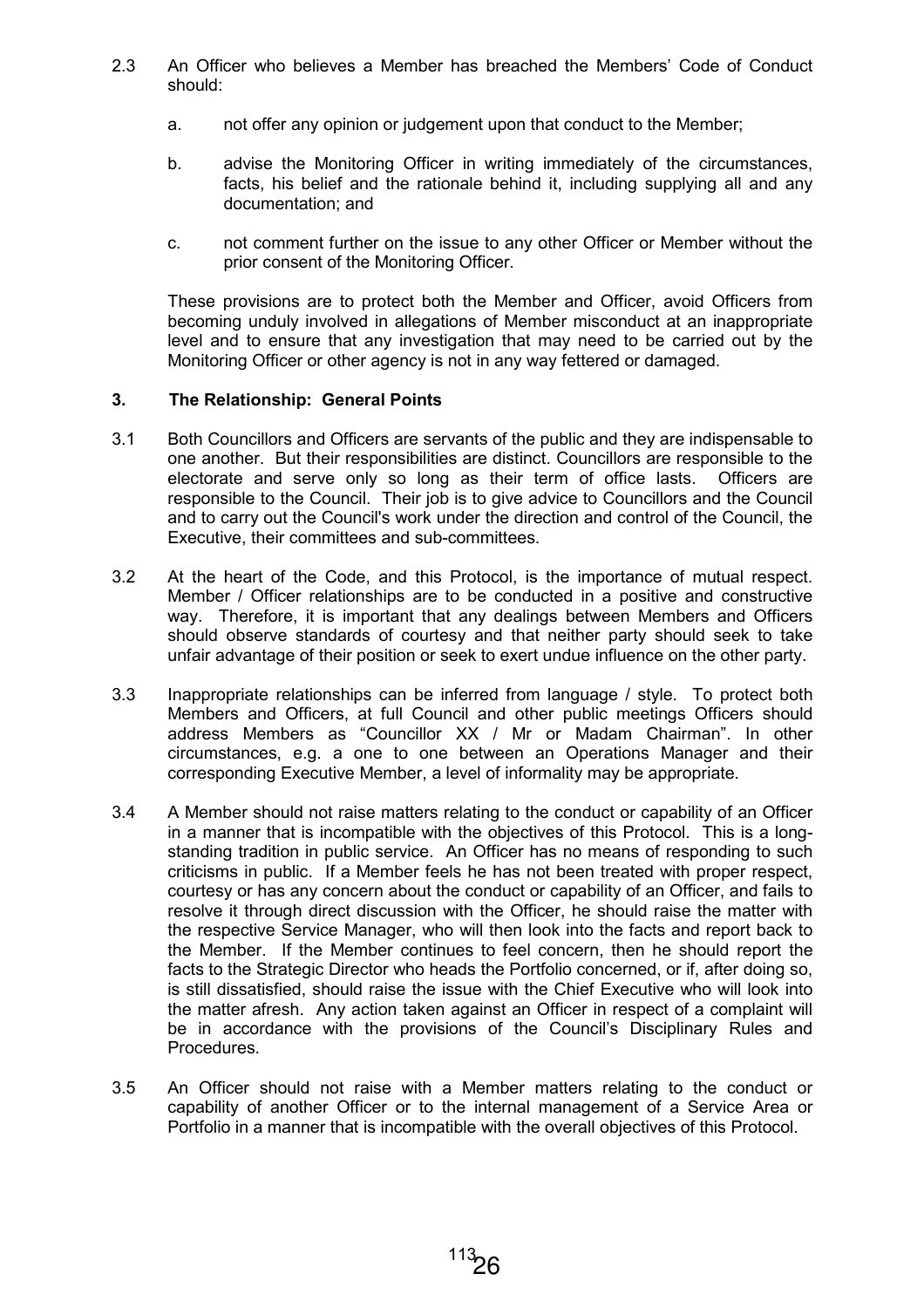3.6 Where an Officer feels that he has not been properly treated with respect and courtesy by a Member, he should raise the matter with his Service Manager, Strategic Director or the Chief Executive as appropriate, especially if they do not feel able to discuss it directly with the Member concerned. In these circumstances the Service Manager, Strategic Director or Chief Executive will take appropriate action either by approaching the individual Member and/or group leader or by referring the matter to the Monitoring Officer in the context of the Standards Committee considering the complaint.

## 4. The Relationship: Officer Support to Members: General Points

- 4.1 Officers are responsible for day-to-day managerial and operational decisions within the authority and will provide support to both the Executive and all Councillors in their several areas.
- 4.2 Certain statutory officers the Chief Executive, the Monitoring Officer and the Section 151 Officer – have specific roles. These are addressed in the Constitution. Their roles need to be understood and respected by all Members.
- 4.3 The following key principles reflect the way in which the officer corps generally relates to Members:
	- $\bullet$  all officers are employed by, and accountable to, the authority as a whole;
	- ♦ support from officers is needed for all the authority's functions including Full Council, Overview and Scrutiny, the Executive, individual Members representing their communities, etc;
	- day-to-day managerial and operational decisions should remain the responsibility of the Chief Executive and other officers;
	- the authority will seek to avoid potential conflicts of interest for officers arising from the separation of the Executive and Overview and Scrutiny role; and
	- all officers will be provided with training and development to help them support the various Member roles effectively and to understand the political structure.
- 4.4 On occasion, a decision may be reached which authorises named Officers to take action between meetings following consultation with a Member or Members. It must be recognised that it is the Officer, rather than the Member or Members, who takes the action and it is the Officer who is accountable for it.
- 4.5 Finally, it must be remembered that Officers within a Service Area or Portfolio are accountable to their Service Manager and Strategic Director and that whilst Officers should always seek to assist a Member, they must not, in so doing, go beyond the bounds of whatever authority they have been given by their Service Manager or Strategic Director.
- 4.6 If the time a Member spends in the office is disproportionate to the benefit of his attendance, the Chief Executive should draw this to the attention of the Leader of the Group in question.

## 5. The Relationship: Officer Support: Members and Party Groups

5.1 It must be recognised by all Officers and Members that in discharging their duties and responsibilities, Officers serve the Council as a whole and not any political group, combination of groups or any individual Member of the Council.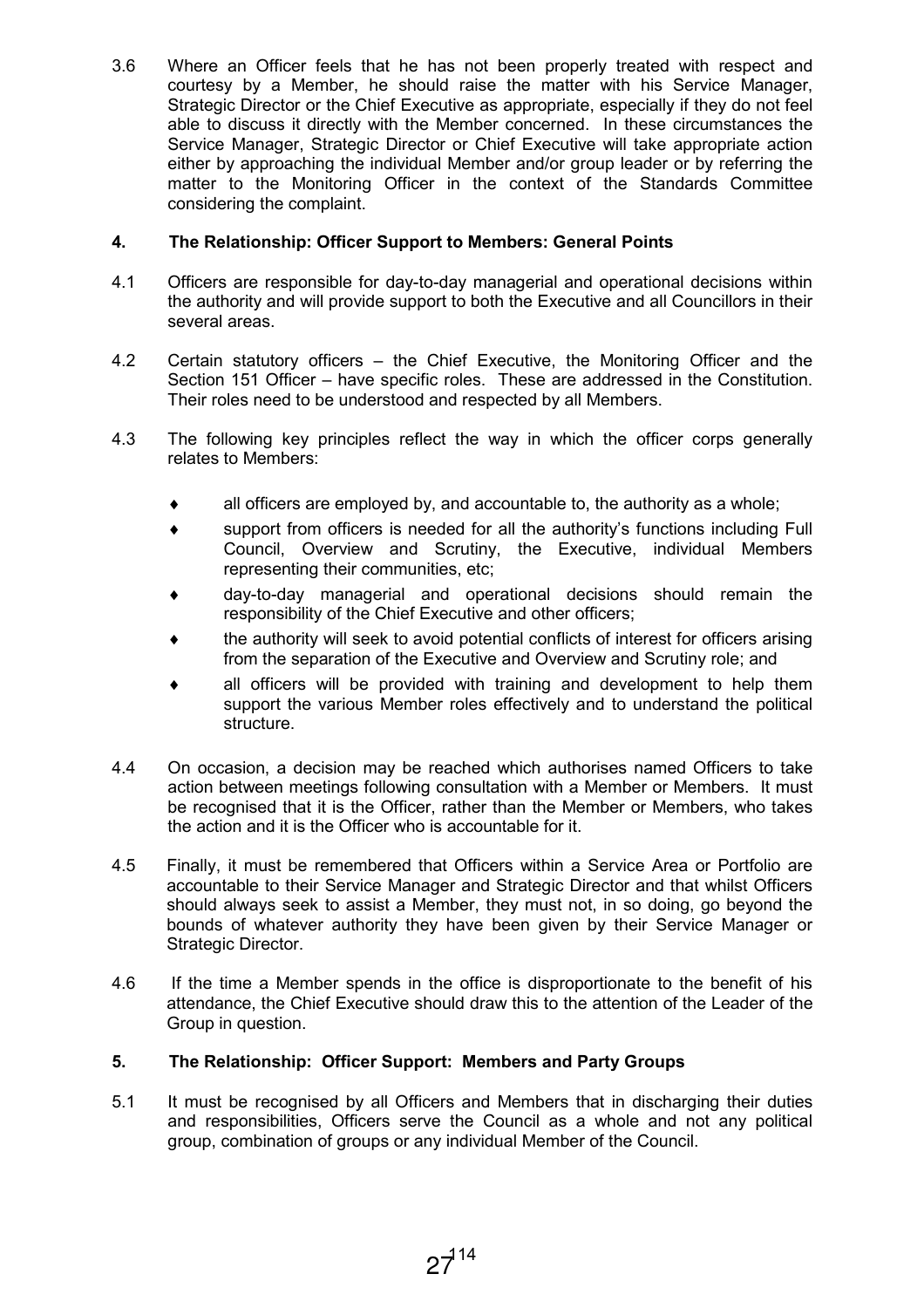- 5.2 There is now statutory recognition for party groups and it is common practice for such groups to give preliminary consideration to matters of Council business in advance of such matters being considered by the relevant Council decision making body. Officers may properly be called upon to support and contribute to such deliberations by party groups but must at all times maintain political neutrality. All Officers must, in their dealings with political groups and individual Members, treat them in a fair and even-handed manner. (NB. This would not apply to assistants to political groups appointed in accordance with the Council's Standing Orders. At the time of adoption of this protocol, no such appointments had been made.)
- 5.3 The support provided by Officers can take many forms. Whilst in practice such Officer support is likely to be in most demand from whichever party group is for the time being in control of the Council, such support is available to all party groups
- 5.4 Certain points must, however, be clearly understood by all those participating in this type of process, Members and Officers alike. In particular:
	- 5.4.1 Officer support must not extend beyond providing information and advice in relation to matters of Council business. Officers must not be involved in advising on matters of party business. The observance of this distinction will be assisted if Officers are not present at meetings or parts of meetings, when matters of party business are to be discussed;
	- 5.4.2 political group meetings, whilst they form part of the preliminaries to Council decision making, are not empowered to make decisions on behalf of the Council. Conclusions reached at such meetings do not therefore rank as Council decisions and it is essential that they are not interpreted or acted upon as such; and
	- 5.4.3 similarly, where Officers provide information and advice to a party group meeting in relation to a matter of Council business, this cannot act as a substitute for providing all necessary information and advice to the relevant Committee or Sub-Committee when the matter in question is considered.
- 5.5 Officers should not attend or provide information and advice to a party group meeting which includes persons who are not Members of the Council and who are not bound by the National Code of Local Government Conduct (in particular, the provisions concerning the declaration of interests and confidentiality).
- 5.6 Officers must respect the confidentiality of any party group discussions at which they are present in the sense that they should not relay the content of any such discussion to another party group.
- 5.7 Whilst any Member may ask a relevant Head of Service, Strategic Director or the Chief Executive for written factual information about a Portfolio or service, such requests must be reasonable and not seek information relating, for instance, to case work of a similar nature. Requests will be met subject to any overriding legal considerations (which will be determined by the Monitoring Officer), or if the recipient of any request considers the cost of providing the information requested or the nature of the request to be unreasonable. If a Member requesting such information is dissatisfied by such a response, he should raise the matter in the first place with the relevant Strategic Director and if still dissatisfied should raise the matter with the Chief Executive who will discuss the issue with the relevant Group Leader(s).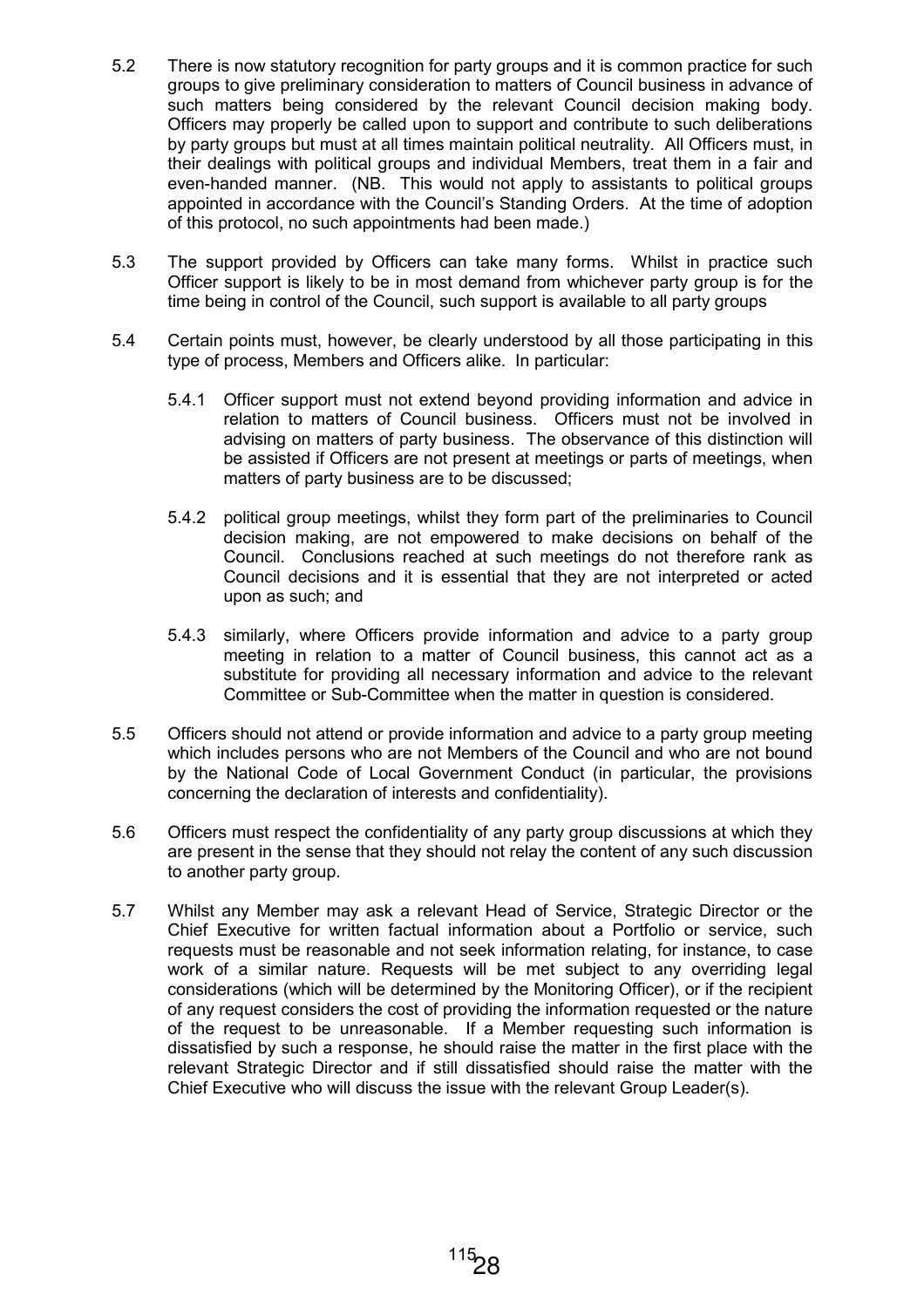- 5.8 In relation to budget proposals:
	- a. the Administration shall be entitled to confidential discussions with Officers regarding options and proposals. These will remain confidential until determined by the Administration or until published in advance of Committee / Council meetings, whichever is the earlier; and
	- b. the opposition groups shall also be entitled to confidential discussions with Officers to enable them to formulate alternative budget proposals. These will remain confidential until determined by the respective opposition groups or until published in advance of Committee / Council meetings, whichever is the earlier.
- 5.9 As part of the Budget process, Officers may be called upon to give advice on budgetary proposals, wherever they may emanate from (once political confidentiality has been lifted). This is in addition to the "normal" rights that any Member has to seek advice "in confidence" from Officers. In addition, Officers may feel it appropriate to offer advice to individuals, groups or all Members. In doing so, they should be aware of the need to remain impartial. It is appropriate and indeed, in certain circumstances, necessary that as a matter of professional judgement, if a proposed course of action is imprudent, that Officers should advise the Members of the Authority that this is so. It would, however, be for the Officer to decide how and when to do so. This is without prejudice to issues of legality and financial administration which are covered by specific duties placed on the Section 151 Officer and Monitoring Officer.
- 5.10 The overriding obligation will be to ensure that the integrity of the administration of public affairs is maintained. The prime responsibility of Officers in the matter of any challengeable decision arises in advising Members of the Council before decisions are reached. It is incumbent, in these circumstances, for Councillors to be fully advised on the legal and financial consequences of any proposed course of action.
- 5.11 It must not be assumed by any party group or Member that any Officer is supportive of any policy or strategy developed because of that Officer's assistance in the formulation of that policy or strategy.
- 5.12 Any particular cases of difficulty or uncertainty in this area of Officer advice to party groups should be raised with the Chief Executive who will discuss them with the relevant group leader(s).

## 6. The Relationship: Officer Support: The Executive

- 6.1 It is clearly important that there should be a close working relationship between Executive Members and the Officers who support and/or interact with them. However, such relationships should never be allowed to become so close, or appear to be so close, as to bring into question the Officer's ability to deal impartially with other Members and other party groups.
- 6.2 Whilst Executive Members will routinely be consulted as part of the process of drawing up proposals for consideration or the agenda for a forthcoming meeting, it must be recognised that in some situations an Officer will be under a professional duty to submit a report. Similarly, a Head of Service or other senior Officer will always be fully responsible for the contents of any report submitted in his name. This means that any such report will be amended only where the amendment reflects the professional judgement of the author of the report. This is to be distinguished from a situation where there is a value judgement to be made. Any issues arising between an Executive Member and a Head of Service in this area should be referred to the Chief Executive for resolution in conjunction with the Leader of the Council.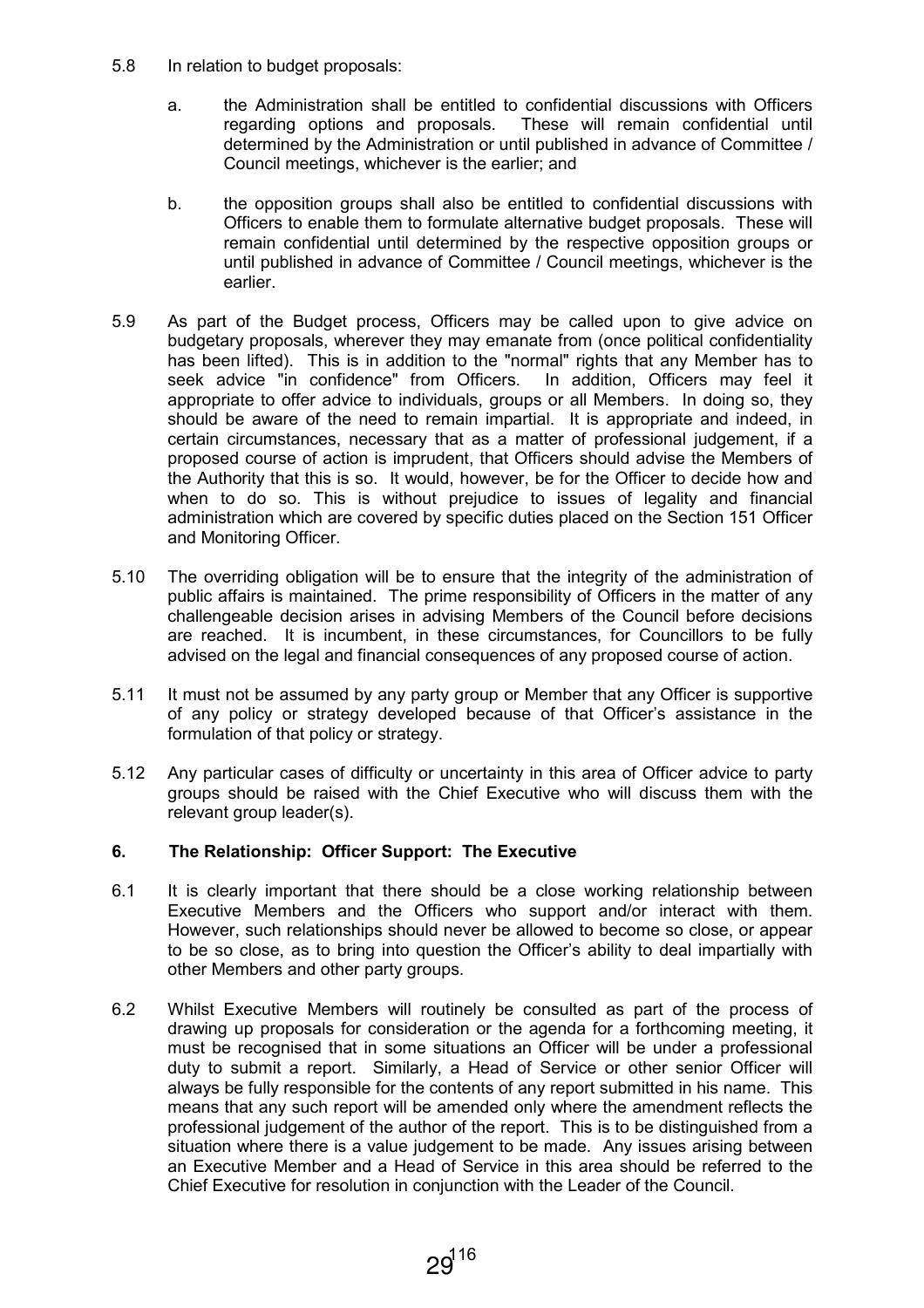- 6.3 The Executive and its members have wide ranging leadership roles. They will:
	- lead the community planning process and the search for Best Value, with input and advice from the Overview and Scrutiny Commission, area committees and any other persons as appropriate;
	- lead the preparation of the local authority's policies and budget;
	- take in-year decisions on resources and priorities, together with other stakeholders and partners in the local community, to deliver and implement the budget and policies decided by the Full Council; and
	- be the focus for forming partnerships with other local public, private, voluntary and community sector organisations to address local needs.
- 6.4 Where functions which are the responsibility of the Executive are delegated to Officers or other structures outside the Executive, the Executive will nevertheless remain accountable to the Council, through the Overview and Scrutiny Commission, for the discharge of those functions. That is to say, the Executive will be held to account for both its decision to delegate a function and the way that the function is being carried out.
- 6.5 Under Executive Arrangements, individual Members of the Executive may formally take decisions. The Executive and Cabinet members must satisfy themselves that they are clear what exactly they can and cannot do.
- 6.6 The Council has put in place mechanisms / protocols which ensure that (as with the Council and its Committees and Sub-Committees, and the Executive and its Committees) an individual Executive Member seeks advice from relevant Officers before taking a decision within his delegated authority. This includes taking legal advice, financial advice and professional officer advice (particularly about contractual matters) as well as consulting the Monitoring Officer where there is doubt about vires.
- 6.7 Decisions taken by individual Members of the Executive give rise to legal and financial obligations in the same way as decisions taken collectively. Therefore, Members of the Executive should always be aware of legal and financial liabilities (consulting the Monitoring Officer and Section 151 Officer as appropriate) which will arise from their decisions. To ensure effective leadership for the local authority and the communities it serves, there are arrangements to ensure co-ordination of and sharing responsibility for Executive decisions including those made by individuals.
- 6.8 Officers will continue to work for and serve the local authority as a whole. Nevertheless, as the majority of functions will be the responsibility of the Executive, it is likely that in practice many Officers will be working to the Executive for most of their time. The Executive must respect the political neutrality of the Officers. Officers must ensure that, even when they are predominantly supporting the Executive, that their political neutrality is not compromised.
- 6.9 Support for the Executive presents the potential for tension between Chief Officers and Members with portfolios. All Members and Officers need to be constantly aware of the possibility of such tensions arising and both Officers and Members need to work together to avoid such tensions and conflicts existing or being perceived.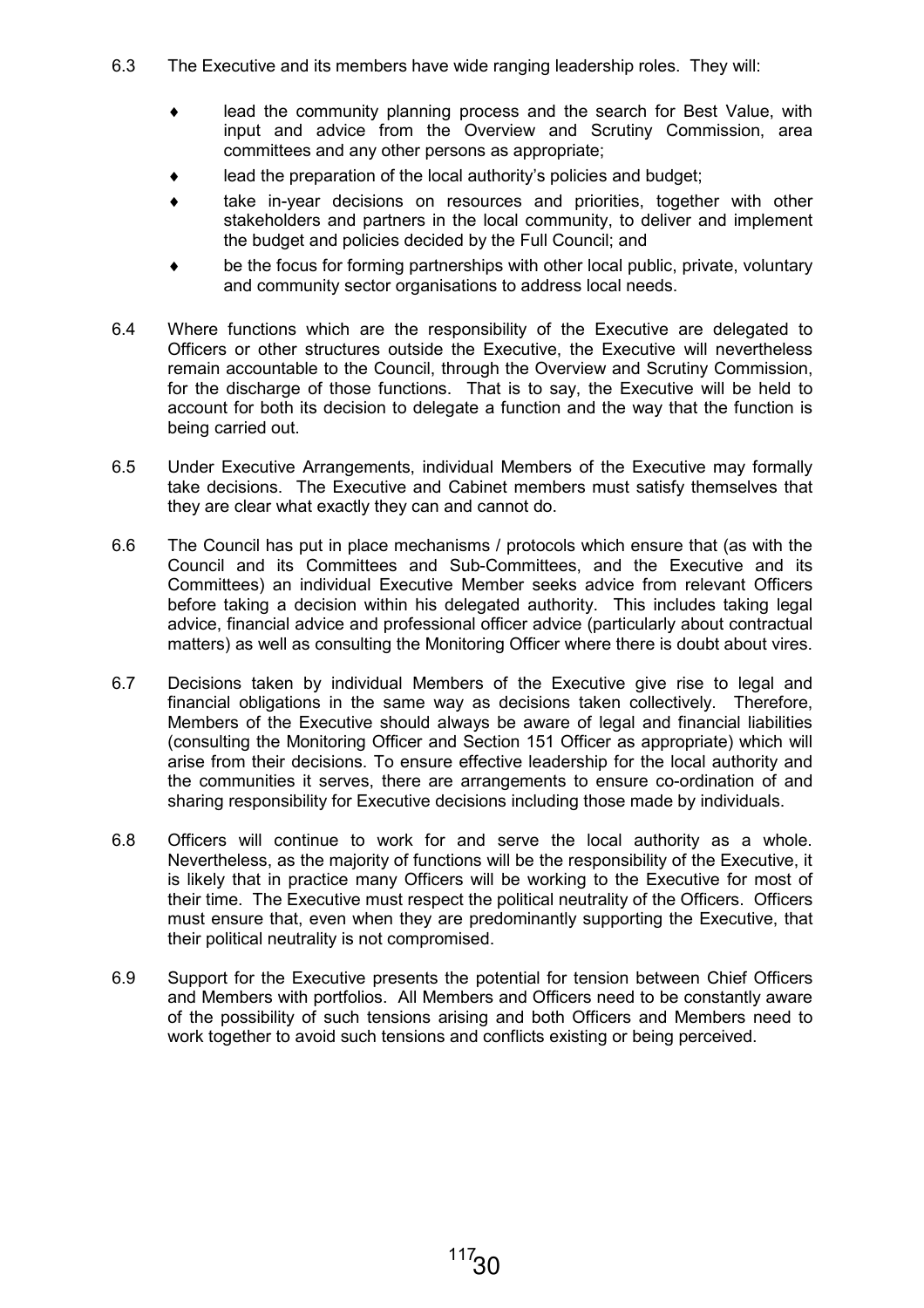## 7. The Relationship: Officer Support: Overview and Scrutiny

- 7.1 Overview and Scrutiny is an important constituent part of effective democracy and the Council's constitutional arrangements. Officers have lead and significant roles in making it effective. However, it is not Overview and Scrutiny's role to act as a disciplinary tribunal in relation to the actions of Members or Officers. Neither is it the role of Officers to become involved in what would amount to disciplinary investigations on a Panel's behalf. This is the Chief Executive's function alone in relation to staff, the Monitoring Officer's and the Standards Committee as regards the conduct of Members. This means:
	- ♦ Overview and Scrutiny's questioning should not be directed to the conduct of individuals, not in the sense of establishing the facts about what occurred in the making of decisions or implementing of Council policies, but with the implication of allocating criticism or blame;
	- in these circumstances, it is for the Chief Executive to institute a formal enquiry, and Overview and Scrutiny may ask (but not require) him to do so.
- 7.2 Overview and Scrutiny should not act as a "court of appeal" against decisions or to pursue complaints by individuals (Councillors, Officers or members of the public) as other procedures exist for this. These are internal, e.g. the Corporate Complaints Procedure, and external / statutory, e.g. Local Government Ombudsman or appeal to the Courts. That said,
	- Overview and Scrutiny may investigate the manner in which decisions are made but should not pass judgements on the merits of a decision in individual cases;
	- ♦ It may comment, however, on the merits of a particular policy affecting individuals.
- 7.3 It would be unfair to invite someone to appear before a Panel without telling them in general terms what they will be asked, or not giving them adequate time to prepare. Overview and Scrutiny ought to provide written questions ("Indicative Topics") beforehand, so that the answers can form the basis of the questioning and discussion. In addition, speakers ought to be told the general line that further questioning is likely to take. Questioning should not stray outside the subject area that the Panel had previously indicated.
- 7.4 Overview and Scrutiny are, however, entitled to the following:
	- a. the level and extent of questioning, and the depth to which Overview and Scrutiny Members may probe Officers is dependent upon the seniority of the Officers present – accordingly when calling Officers to give evidence, Members may wish to consider the level and nature of the Officer they wish to have before them in the light of the line of questioning they wish to follow;
	- b. Officers may be asked to give a professional opinion, and Officers may be asked to give options. Officers may not confine themselves solely to justifying either the position of or the advice that they gave to the Executive, although in giving options, it is to be expected that they will explain the rationale for the advice that they gave and if the advice given to the Executive reflects, in their professional opinion, the best option, to justify that;
	- c. it is appropriate for Members of Overview and Scrutiny to ask Officers to explain and justify advice given to Members, whether on the Executive or otherwise, prior to decisions being taken, and to justify decisions Officers have taken under delegated powers;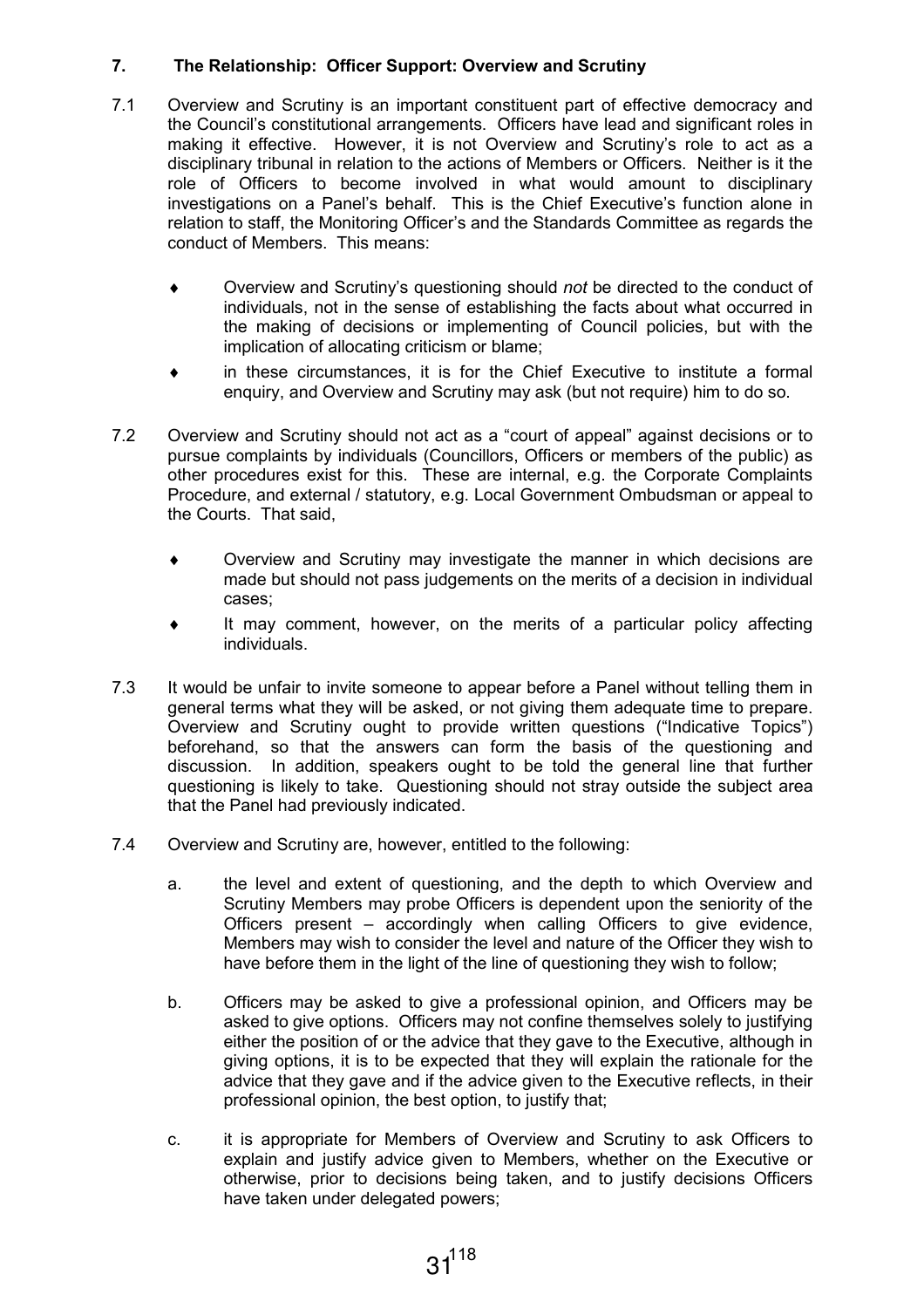- 7.5 Officers are expected:
	- a. to maintain political impartiality at all times when commenting on the Cabinet's / Council's policies and actions;
	- b. to be prepared to explain and justify advice given to Members, including members of the Executive and the Council prior to decisions being taken and to justify decisions they themselves have taken under the Scheme of Delegation;
	- c. to ensure that an Officer of sufficient seniority appears before the relevant meeting in the light of the indicative topics supplied by Overview and Scrutiny in advance;
	- d. where requested to provide information to Scrutiny, e.g. on alternative courses of action, to provide that information in as comprehensive and timely a fashion as if the request had come from the Executive.
	- e. to respond to questions from Members in an open, constructive and helpful manner;
	- f. not to mislead or be economical with the truth.

## 8. Support Services to Members and Party Groups

8.1 The only basis on which the Council can lawfully provide support services (e.g., stationery, typing, printing, photo-copying, transport etc) to Members is to assist them in discharging their role as Members of the Council. Such support services must therefore only be used on Council business. They should never be used in connection with party political or campaigning activity or for private purposes.

## 9. Members' Access to Information and to Council Documents

- 9.1 Members have the ability to ask for information pursuant to their legal rights to information. This right extends to such information, explanation and advice as they may reasonably need in order to assist them in discharging their role as a Member of the Council. This can range from a request for general information about some aspect of the Council's activities to a request for specific information on behalf of a constituent. Such approaches should normally be directed to the Head of Service or another senior Officer of the Portfolio concerned. In cases of doubt, Members should approach the Monitoring Officer for assistance.
- 9.2 As regards the legal rights of Members to inspect Council documents, these are covered partly by statute and partly by the common law.
- 9.3 Members will find set out in Appendix B guidance on their rights to obtain information. The law in this area is complex; legislation including the Access to Information provisions of the Local Government Act 1972, the Data Protection Act 1998 as well as the Local Government Act 2000, have all had an impact. However, the Freedom of Information Act 2000 has an even greater impact, potentially providing Members with a single route through which to obtain information in support of their work, whatever their role within the authority. The guidance note set out in Appendix B maps the hierarchy of rights of Members to information, but should be read in combination with the contents of the Constitution, most particularly the authority's statutory obligations on Access to Information and its relationship with the decisionmaking process.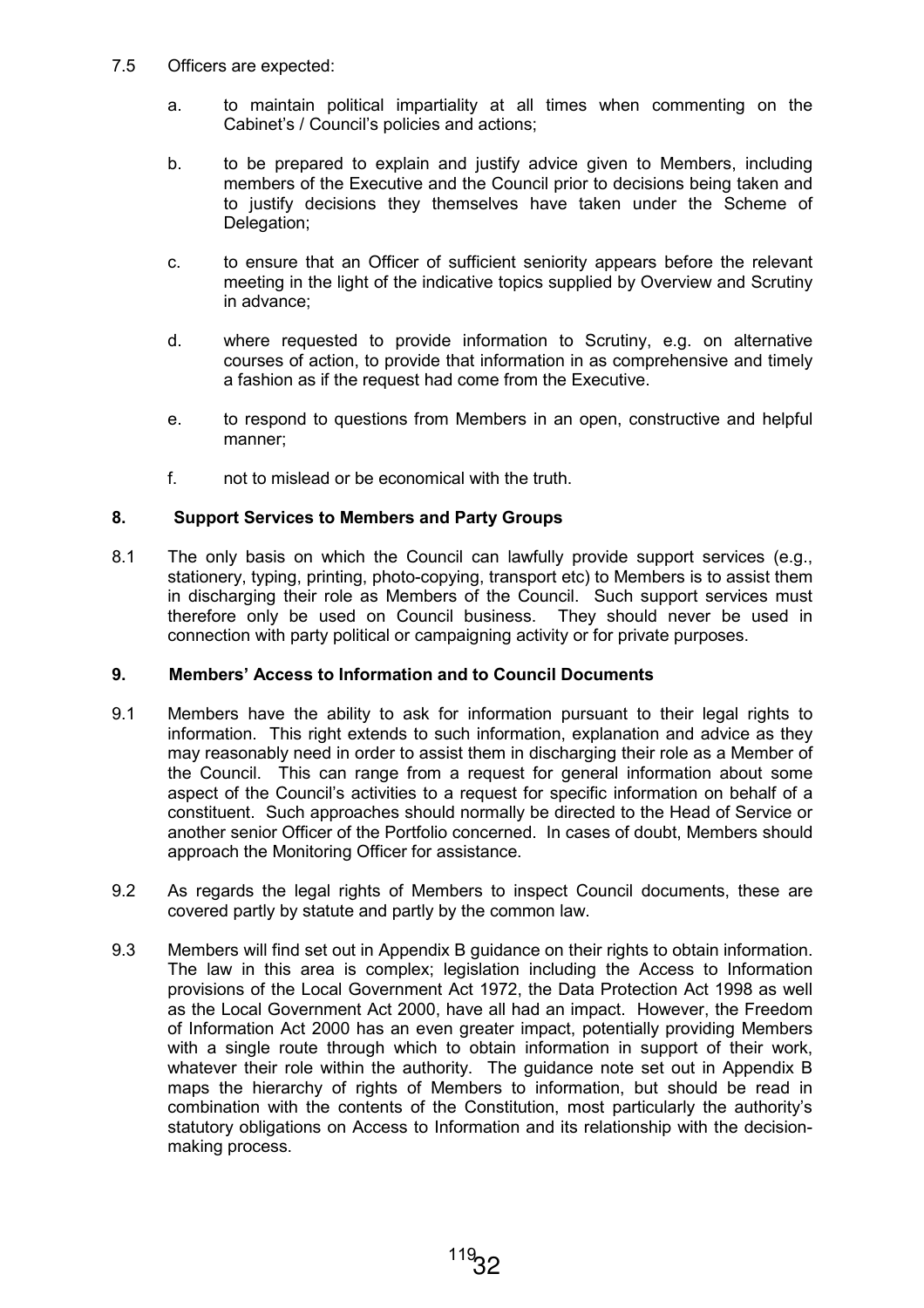- 9.4 In relation to business of the Executive, by virtue of Regulation 17 of the Local Authorities (Executive Arrangements) (Access to Information) (Amendment) (England) Regulations 2006:
	- i. where there is a meeting (e.g. Cabinet) and there is a document which is in the possession / under the control of the Executive relating to the business to be conducted at that meeting, that document shall be available for inspection;
	- ii. where the decision is made at a private meeting by a Cabinet Member or is a Key Decision delegated to an Officer, the document shall be available either after the meeting closes or when the decision is made;
	- iii. there are exceptions for exempt and confidential material and any document that contains advice provided by a political adviser or assistant.
- 9.5 Finally, any Council information provided to a Member must only be used by the Member for the purpose for which it was provided, i.e. in connection with the proper performance of his duties as a Member of the Council. Therefore, for example, early drafts of Committee reports / briefing papers are not suitable for public disclosure and should not be used other than for the purpose for which they were supplied. This point is emphasised in paragraph 3 of the Code of Local Government Conduct:

## "A Member:

- a. must not disclose information given to him in confidence by anyone without the consent of a person authorised to give it, or unless he is required by law to do so; and
- b. must not prevent another person from gaining access to information to which that person is entitled by law."

#### 10. Correspondence and Advice

- 10.1 Members seeking advice from officers shall be entitled to assume that such advice is given under the "Chatham House Rule" in terms of disclosure to other Members, unless otherwise agreed with the officer(s) concerned. This rule, which is used widely as an aid to free discussion, says: "When a meeting or part thereof is held under the Chatham House Rule, participants are free to use the information received, but neither the identity nor the affiliation of the speaker(s), nor that of any other participant, may be revealed".
- 10.2 Correspondence between an individual Member and an Officer should not normally be copied (by the Officer) to any other Member. In other words, a system of "hidden copies" should not be employed.
- 10.3 Official letters on behalf of the Council should normally be sent in the name of the appropriate Officer, rather than in the name of a Member. It may be appropriate in certain limited circumstances (e.g. representations to a Government Minister) for a letter to appear in the name of a Cabinet Member or the Leader or the Leaders of all political groups represented on the Council by agreement, but this should be the exception rather than the norm. Letters which, for example, create legal obligations or give instructions on behalf of the Council should never be sent out in the name of a Member, Executive or otherwise.
- 10.4 Correspondence received by Member Services from the public with a request that it is either copied to Members and/or forwarded to Members will, subject to any overriding legal considerations, be forwarded / copied.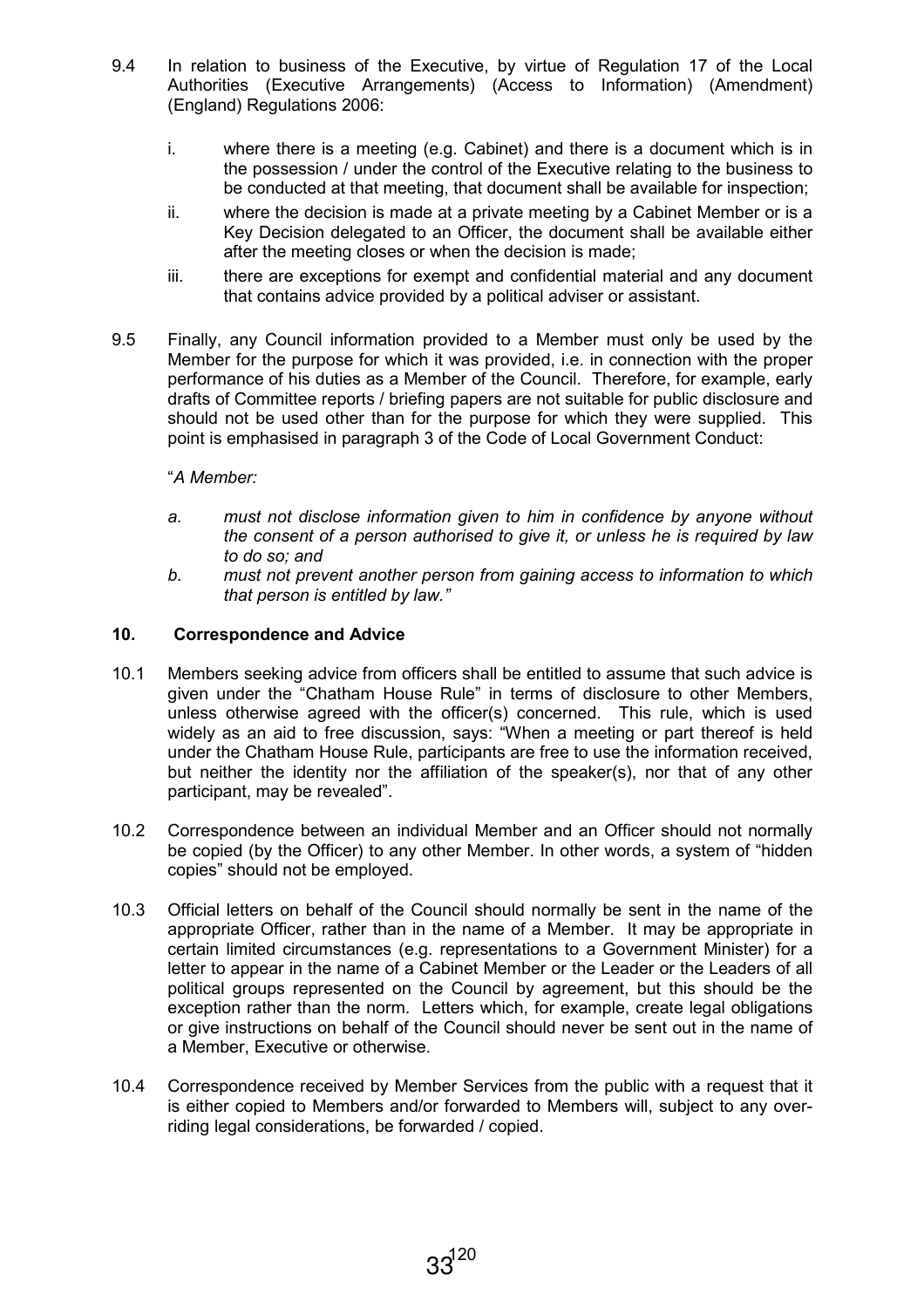## 11. Publicity and Press Releases

- 11.1 Local authorities are accountable to their electorate. Accountability requires local understanding. This will be promoted by the Authority, explaining its objectives and policies to the electors and rate-payers. In recent years, all local authorities have increasingly used publicity to keep the public informed and to encourage public participation. Every Council needs to tell the public about the services it provides. Increasingly, local authorities see this task as an essential part of providing services. Good, effective publicity aimed to improve public awareness of a Council's activities is, in the words of the Government, to be welcomed.
- 11.2 Publicity is, however, a sensitive matter in any political environment because of the impact it can have. Expenditure on publicity can be significant. It is essential, therefore, to ensure that local authority decisions on publicity are properly made in accordance with clear principles of good practice. The Government has issued a Code of Recommended Practice on Local Authority Publicity. It is appended to this Officer / Member Protocol (Appendix A). The purpose of the Code is to set out such principles. The Code affects the conventions that should apply to all publicity at public expense and which traditionally have applied in both central and local government. The Code is issued under the provisions of the Local Government Act 1986 as amended by the Local Government Act 1988 which provides for the Secretary of State to issue Codes of Recommended Practice as regards the content, style, distribution and cost of local authority publicity, and such other matters as he thinks appropriate. That section requires that all local authorities shall have regard to the provisions of any such Code in coming to any decision on publicity.
- 11.3 Officers and Members of the Council will, therefore, in making decisions on publicity, take account of the provisions of this Code. If in doubt, Officers and/or Members should initially seek advice from the Head of Marketing and Communications who will refer the matter to the Monitoring Officer, if necessary / appropriate. Particular care should be paid to any publicity used by the Council around the time of an election. Particular advice will be given on this by the Monitoring Officer as appropriate.
- 11.4 Publicity should also accord with Breckland Council's Communications Strategy, as set out in the Council's website, www.breckland.gov.uk

## 12. Involvement of Ward Councillors

12.1 Whenever a public meeting is organised by the Council to consider a local issue, all the Members representing the Ward or Wards affected should, as a matter of course, be invited to attend the meeting. Similarly, whenever the Council undertakes any form of consultative exercise on a local issue, the Ward Members should be notified at the outset of the exercise. More generally, Officers should consider whether other policy or briefing papers, or other topics being discussed with an Executive Member, should be discussed with relevant Ward Members. Officers should seek the views of the appropriate Executive Member(s) as to with whom and when this might be done.

## 13. Conclusion

- 13.1 Mutual trust, openness, fairness and honesty are the greatest safeguard of the integrity of the Council, its Members and Officers and this Protocol is designed to
	- establish some ground rules
	- define roles
	- secure compliance with the law, codes of conduct and the Council's own practices
	- lay down procedures for dealing with concerns by members and officers.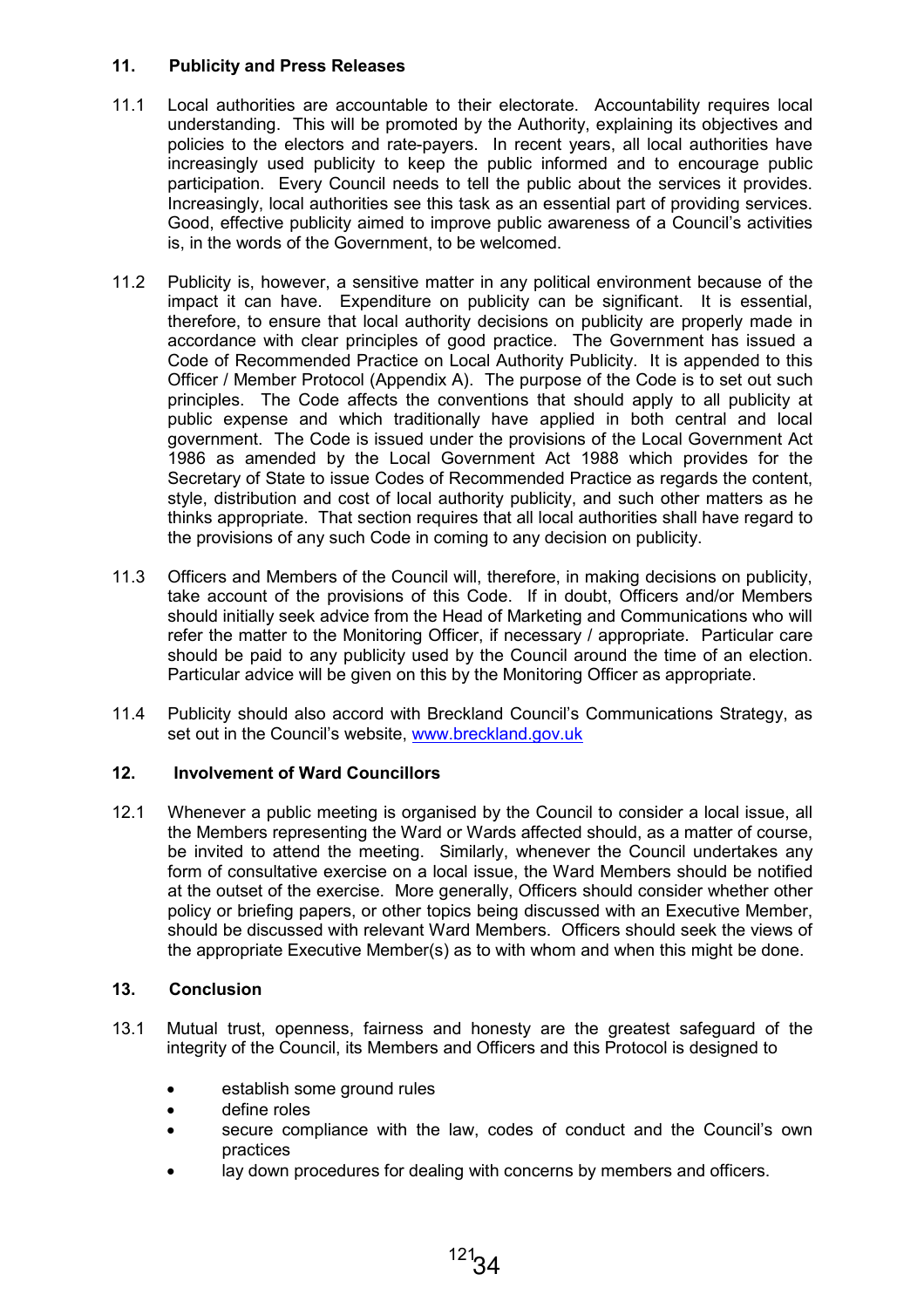13.2 The Protocol is a central element of the Council's corporate governance and should be recognised as a commitment to upholding standards of conduct in public life and a demonstration to the public that the Council is serious about protecting and enhancing its integrity and reputation.

## 14. Officer / Member Protocol: Observation and Interpretation

- 14.1 This Protocol was drafted by the Democratic Services Manager and this version was approved by the Council as part of the Constitution on 30<sup>th</sup> March 2006.
- 14.2 Copies of the Protocol will be issued to all existing Members and staff, and new Members on election, as part of the Constitution.
- 14.3 The Protocol must be observed at all times.
- 14.4 The definition of "Members" covers both elected and co-opted Members of the Council.
- 14.5 Questions of interpretation of this Protocol will be determined by the Monitoring **Officer**
- 14.6 The Protocol is subject to annual review by the Standards Committee.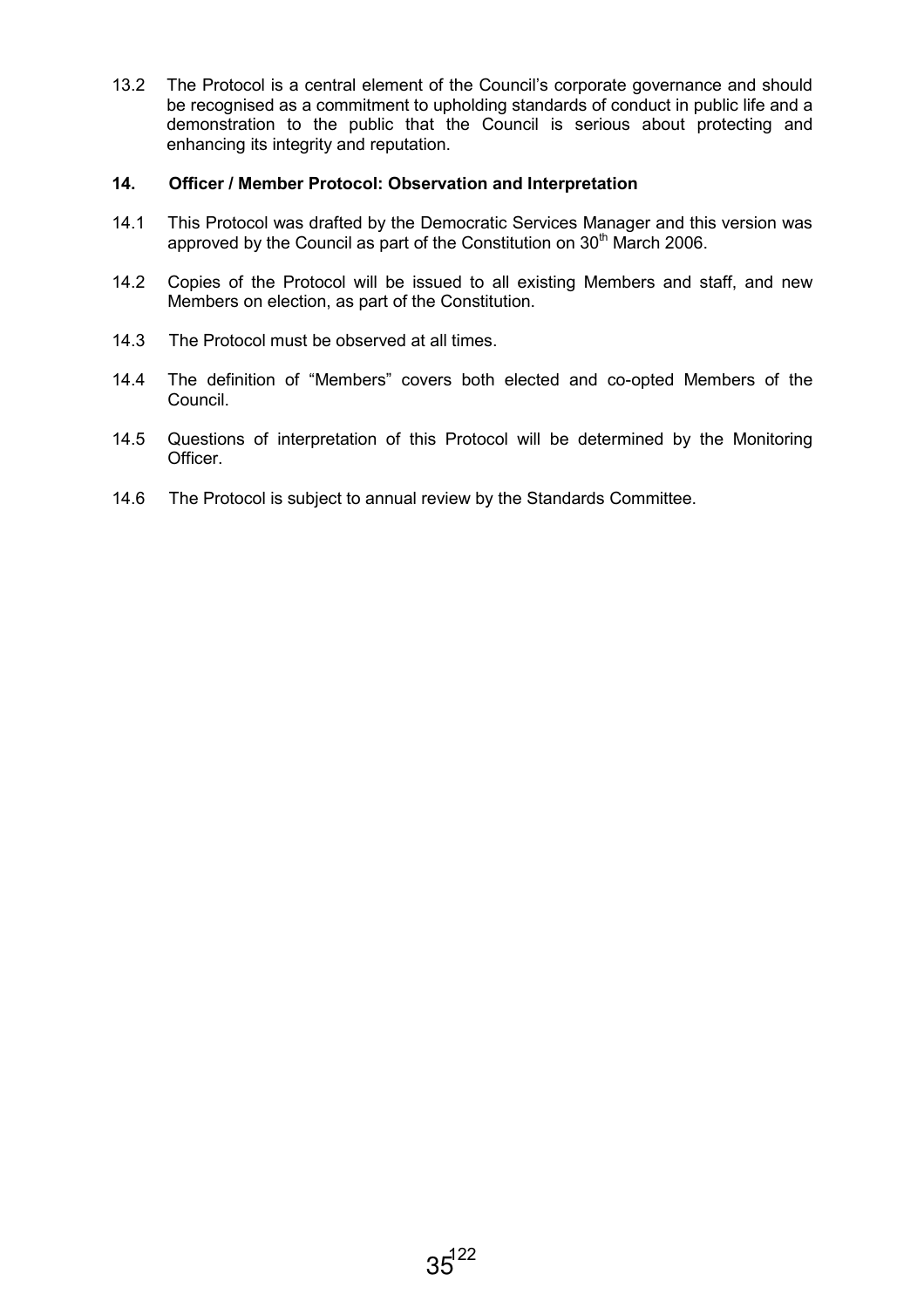## Appendix A

## Code of Recommended Practice on Local Authority Publicity

## Subject Matter

- 1. Local authorities have a variety of statutory powers which enable them to produce publicity and circulate it widely, or to assist others to do so. Those commonly used include the powers in sections 111, 142, 144 and 145 of the Local Government Act 1972, sections 69, 88 and 90 of the Local Government (Scotland) Act 1973 and sections 15 and 16 of the Local Government and Planning (Scotland) Act 1982; but there are several others.
- 2. Some of these powers relate directly to the publishing authority's functions. Others give a more general discretion to publicise matters which go beyond an authority's primary responsibilities. For example, section 142(1A) of the 1972 Act and 88(1) of the 1973 Act authorise local authorities to arrange for the publication within their area of information as to the services available in the area provided by them or by other local authorities; and Section 54 of the Public Health (Control of Disease) Act 1984 empowers local authorities to arrange for the publication within their area of information on questions relating to health or disease.
- 3. This discretion provides an important degree of flexibility, but also heightens the need for a responsible approach to expenditure decisions.
- 4. In considering the subject areas in which publicity is to be issued, the following matters will be important:
	- i. the publicity should be relevant to the functions of the authority.
	- ii. it should not duplicate unnecessarily publicity produced by central government, another local authority or another public authority.

## Costs

- 5. Local authorities are accountable to the public for the efficiency and effectiveness of their expenditure, in the first instance through the audit arrangements.
- 6. For publicity, as for all other expenditure, the aim should therefore be to achieve the greatest possible cost-effectiveness.
- 7. To achieve this, there may well be cases where the benefit of higher expenditure to gain better presentation or improve other aspects of publicity will justify the extra cost.
- 8. Local authorities should therefore always have in mind the extent to which expert advice is needed for publicity.
- 9. In some cases publicity may justify its cost by virtue of savings which it achieves. More commonly it will be necessary to take a view of the importance of the unquantifiable benefits as compared with other uses to which the resources could be put.
- 10. In deciding whether the nature and scale of proposed publicity, and consequently its cost, are justified, the following matters will be relevant:
	- i. whether the publicity is statutorily required or is discretionary.
	- ii. where it is statutorily required, the purpose to be served by the publicity.
	- iii. whether the expenditure envisaged is in keeping with the purpose and expected effect of the publicity.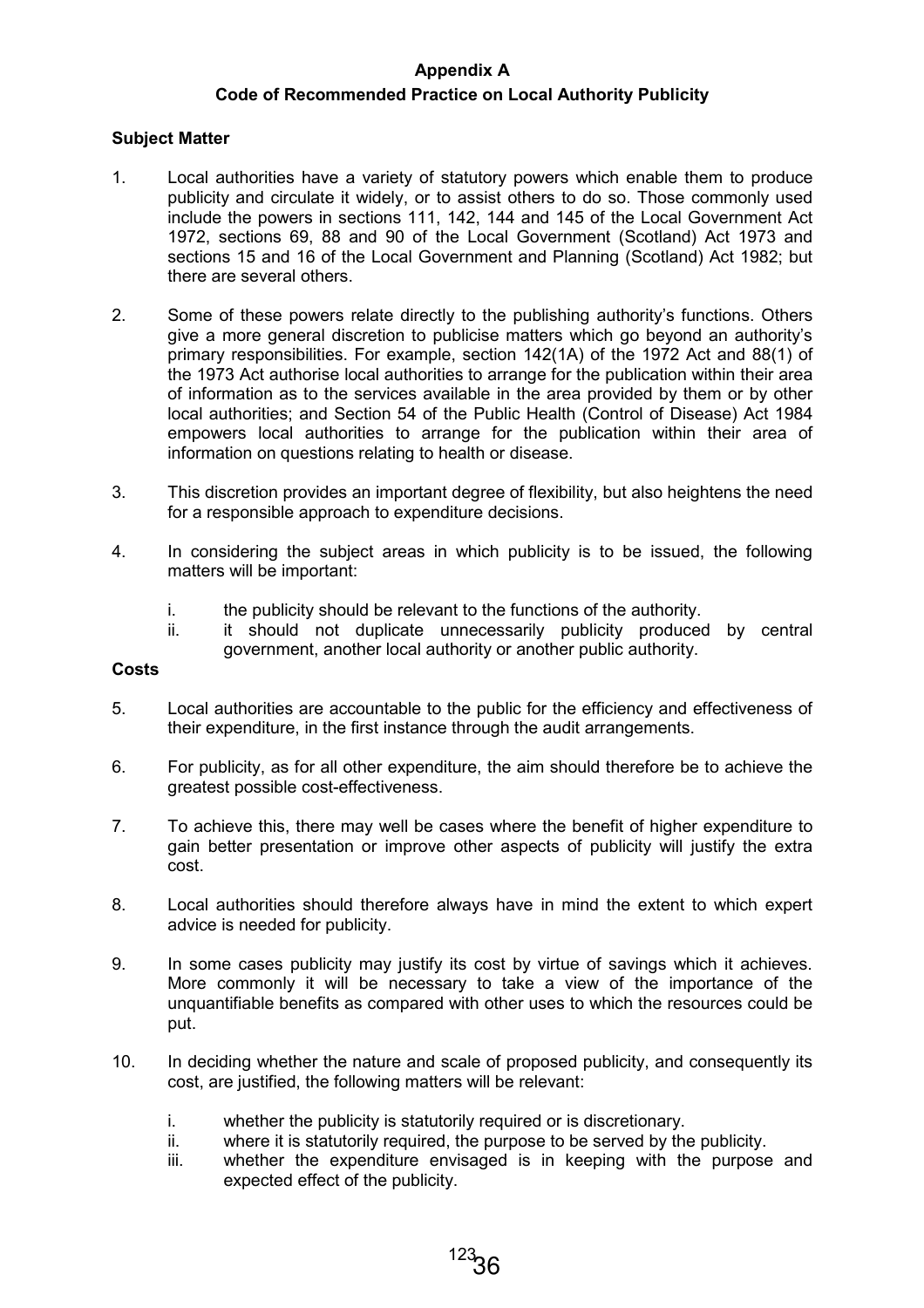## Content and Style

- 11. Local authorities produce a variety of publicity material. It ranges from factual information about the services provided by the authority, designed to inform clients or attract new ones, to material necessary to the administration of the authority, such as staff recruitment advertising. There will also be publicity to explain or justify the council's policies either in general, as in the annual report, or on specific topics, for example as background to consultation on the line chosen for a new road.
- 12. Any publicity describing the council's policies and aims should be as objective as possible, concentrating on facts or explanation or both.
- 13. Where publicity is used to comment on, or respond to, the policies and proposals of central government, other local authorities or other public authorities, the comment or response should be objective, balanced, informative, and accurate. It should aim to set out the reasons for the council's views, and should not be a prejudiced, unreasoning or political attack on the policies or proposals in question or on those putting them forward. Slogans alone will not be an adequate means of justifying or explaining the authority's views or their policy decisions.
- 14. Publicity relating to the provision of a service should concentrate on providing factual information about the service.
- 15. In some cases promotional publicity may be appropriate for example about the local authority's sports and leisure facilities or about tourist attractions.
- 16. Publicity touching on issues that are controversial, or on which there are arguments for and against the views or policies of the council, is unavoidable, particularly given the importance of wide consultation whenever material issues arise. Such publicity should be handled with particular care. Issues must be presented clearly, fairly and as simply as possible, although councils should not over-simplify facts, issues or arguments. Again, it is unlikely that slogans alone will achieve the necessary degree of balance, or capture the complexities of opposing political arguments.
- 17. Publicity should not attack, nor appear to undermine, generally accepted moral standards
- 18. Publicity campaigns by local authorities are appropriate in some circumstances: for example, as part of consultation processes where local views are being sought, or to promote the effective and efficient use of local services and facilities, or to attract tourists or investment. Publicity campaigns may also be an appropriate means of influencing public behaviour or attitudes on such matters as health, safety, crime prevention or equal opportunities.
- 19. Legitimate concern is, however, caused by the use of public resources for some forms of campaigns, which are designed to have a persuasive effect. Publicity campaigns can provide an appropriate means of ensuring that the local community is properly informed about a matter relating to a function of the local authority and about the authority's policies in relation to that function and the reasons for them. But local authorities, like other public authorities, should not use public funds to mount publicity campaigns whose primary purpose is to persuade the public to hold a particular view on a question of policy.

## **Dissemination**

20. The main purposes of local authority publicity are to increase public awareness of the services provided by the authority and the functions it performs; to allow local people to have a real and informed say about issues that affect them; to explain to electors and ratepayers the reasons for particular policies and priorities; and in general to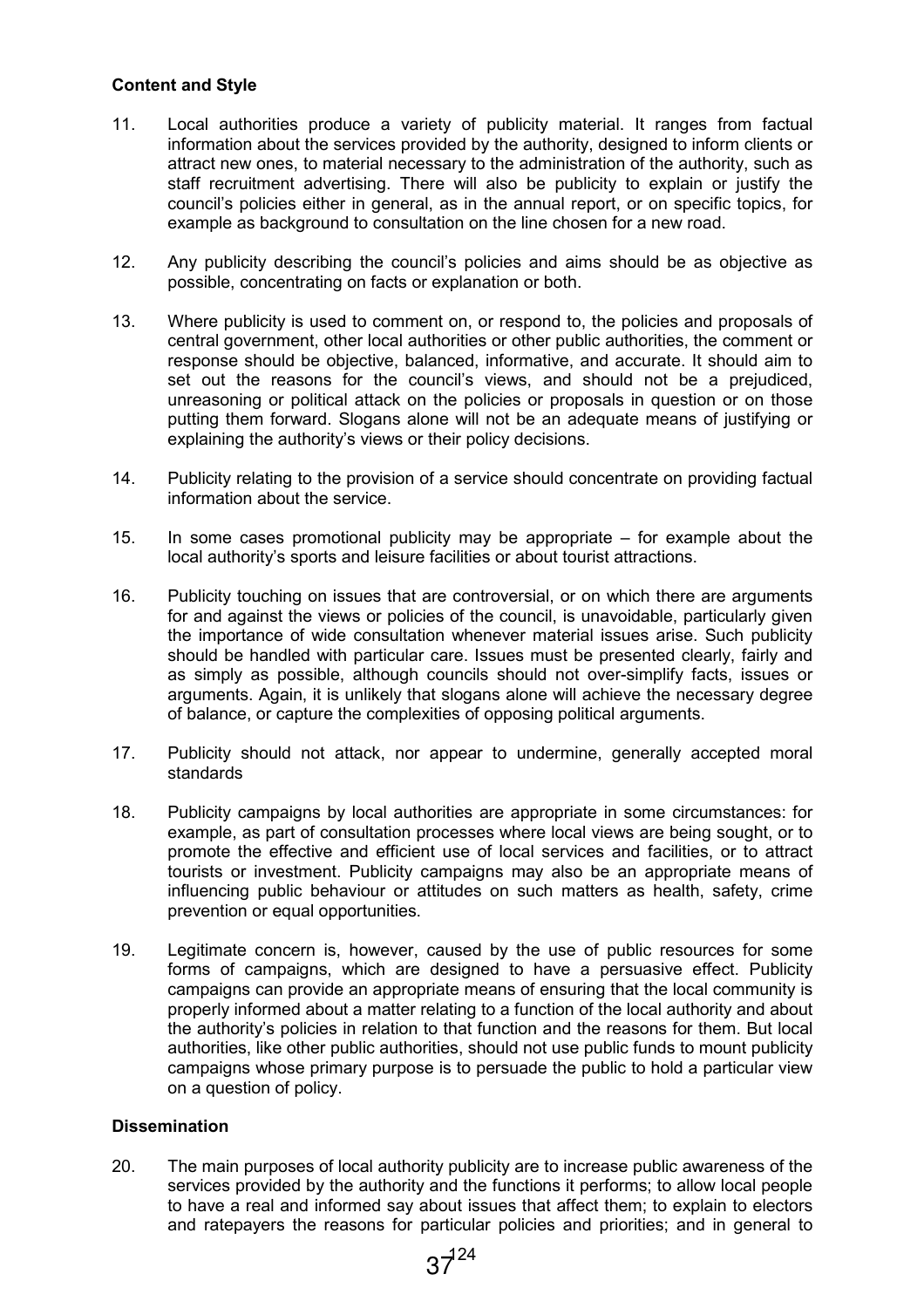improve local accountability.

- 21. Information and publicity produced by the council should be made available to all those who want or need it. Local authorities should not discriminate in favour of, or against, persons or groups in the compilation and distribution of material for reasons not connected with the efficiency and effectiveness of issuing the publicity.
- 22. Where material is distributed on matters closely affecting vulnerable sections of the community – for example, the elderly – particular care should be taken to ensure that it is unambiguous, readily intelligible, and unlikely to cause needless concern to those reading, seeing or listening to it.
- 23. Local authority newspapers, leaflets, other publicity distributed unsolicited from house to house and information on websites are able to reach far wider audiences than publicity available on application to the council. Councils should give particular consideration to the use of electronic and other new media communication systems. However, councils should ensure that they do not rely solely on such mechanisms and that they do not exclude those without access or easy access to such systems.
- 24. Such publicity should be targeted as appropriate for its purposes, taking particular care with material touching on politically controversial issues.
- 25. Local authority newspapers or information bulletins are a special case. They are often a cost-effective means of disseminating information, or facilitating consultation and can provide a means for local people to participate in debate on decisions the council is to take. The advantage of using websites and other information technology for consultations should also be considered. Inevitably such publications will touch on controversial issues and where they do they should treat such issues in an objective and informative way, bearing in mind the principles set out in paragraphs 11-19 of the Code.
- 26. Where it is important for information to reach a particular target audience, consideration should be given to using the communications networks of other bodies, for example those of voluntary organisations, and making use of electronic communication systems.

## Advertising

- 27. Advertising, especially on billboards or on television and radio, is a highly intrusive medium. It can also be expensive. It may however provide a cost-effective, efficient means of conveying public information to the widest possible audience. Advertising on local radio networks has, for example, been used as a relatively inexpensive means of telling potential clients about local authority services. Advertising can also be the most cost-effective means of publicising a local authority's activities on promoting the social, economic and environmental well-being of the area.
- 28. The primary criterion for decisions on whether to use advertising should be costeffectiveness.
- 29. Advertisements are not normally likely to be appropriate as a means of explaining policy or commenting on proposals, since an advertisement by its nature summarises information, compresses issues and arguments, and markets views and opinions.
- 30. Advertising in media which cover an area significantly wider than that of the authority is not likely to be an appropriate means of conveying information about a local authority's polices as opposed to attracting people to the authority's area or to use its facilities.
- 31. The attribution of advertising material leaflets and other forms of publicity that reach the public unsolicited should be clearly set out.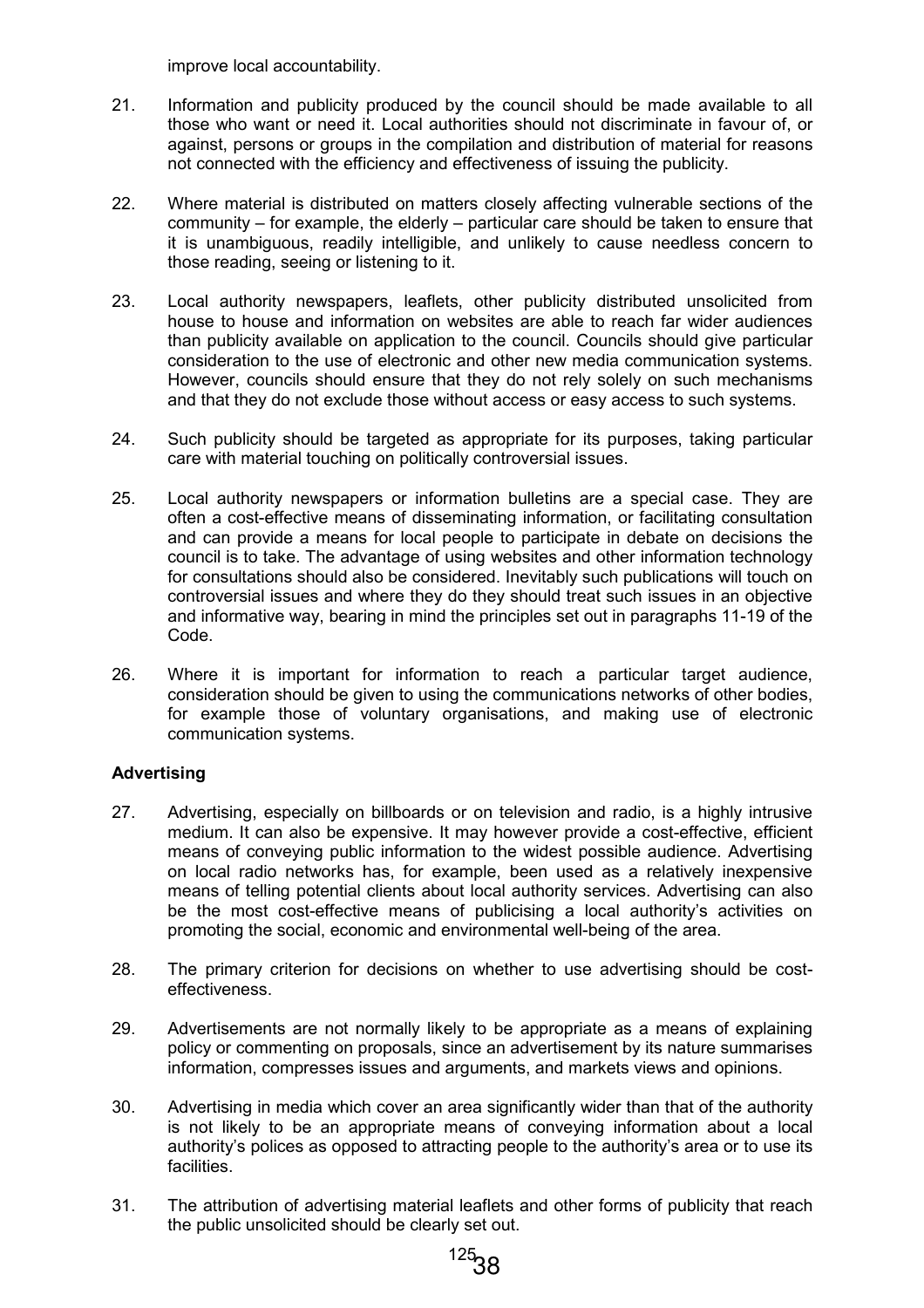- 32. It is not acceptable, in terms of public accountability, to use the purchase of advertising space as a disguised means of subsidy to a voluntary, industrial or commercial organisation.
- 33. Such support should be given openly through the normal grant arrangements. However, the conditions attached to a grant may require the provision of publicity, including publicity for the work of the authority.
- 34. Any decision to take advertising space in a publication produced by a voluntary, industrial or commercial organisation should be made only on the grounds that it provides an effective and efficient means of securing the desired publicity.
- 35. Local authorities should never use advertising as a means of giving financial support to any publication associated with a political party.

#### Recruitment Advertising

- 36. Local authorities have respected in their staff employment policies the tradition of a politically impartial public service. Their recruitment publicity should reflect this tradition, and the fact that local authority employees are expected to serve the authority as a whole, whatever its composition from time to time.
- 37. The content of recruitment publicity and the media chosen for advertising job vacancies should be in keeping with the objective of maintaining the politically independent status of local authority staff.
- 38. Advertisements for staff should not be placed in party political publications.

#### Publicity about Individual Members of an Authority

39. Publicity about individual councillors may include the contact details, the positions they hold in the Council (for example, member of the Executive or Chair of Overview and Scrutiny Commission), and their responsibilities. Publicity may also include information about individual councillors' proposals, decisions and recommendations only where this is relevant to their position and responsibilities within the Council.

 All such publicity should be objective and explanatory, and whilst it may acknowledge the part played by individual councillors as holders of particular positions in the Council, personalisation of issues or personal image making should be avoided.

40. Publicity should not be, or liable to misrepresentation as being, party political. Whilst it may be appropriate to describe policies put forward by an individual councillor which are relevant to his position and responsibilities within the Council, and to put forward his justification in defence of them, this should not be done in party political terms, using political slogans, expressly advocating policies of those of a particular political party or directly attacking policies and opinions of other parties, groups or individuals.

#### Elections, referendums and petitions

41. The period between the notice of an election and the election itself should preclude proactive publicity in all its forms of candidates and other politicians involved directly in the election. Publicity should not deal with controversial issues or report views, proposals or recommendations in such a way that identifies them with individual members or groups of members. However, it is acceptable for the authority to respond in appropriate circumstances to events and legitimate service enquiries provided that their answers are factual and not party political. Members holding key political or civic positions should be able to comment in an emergency or where there is a genuine need for a member level response to an important event outside the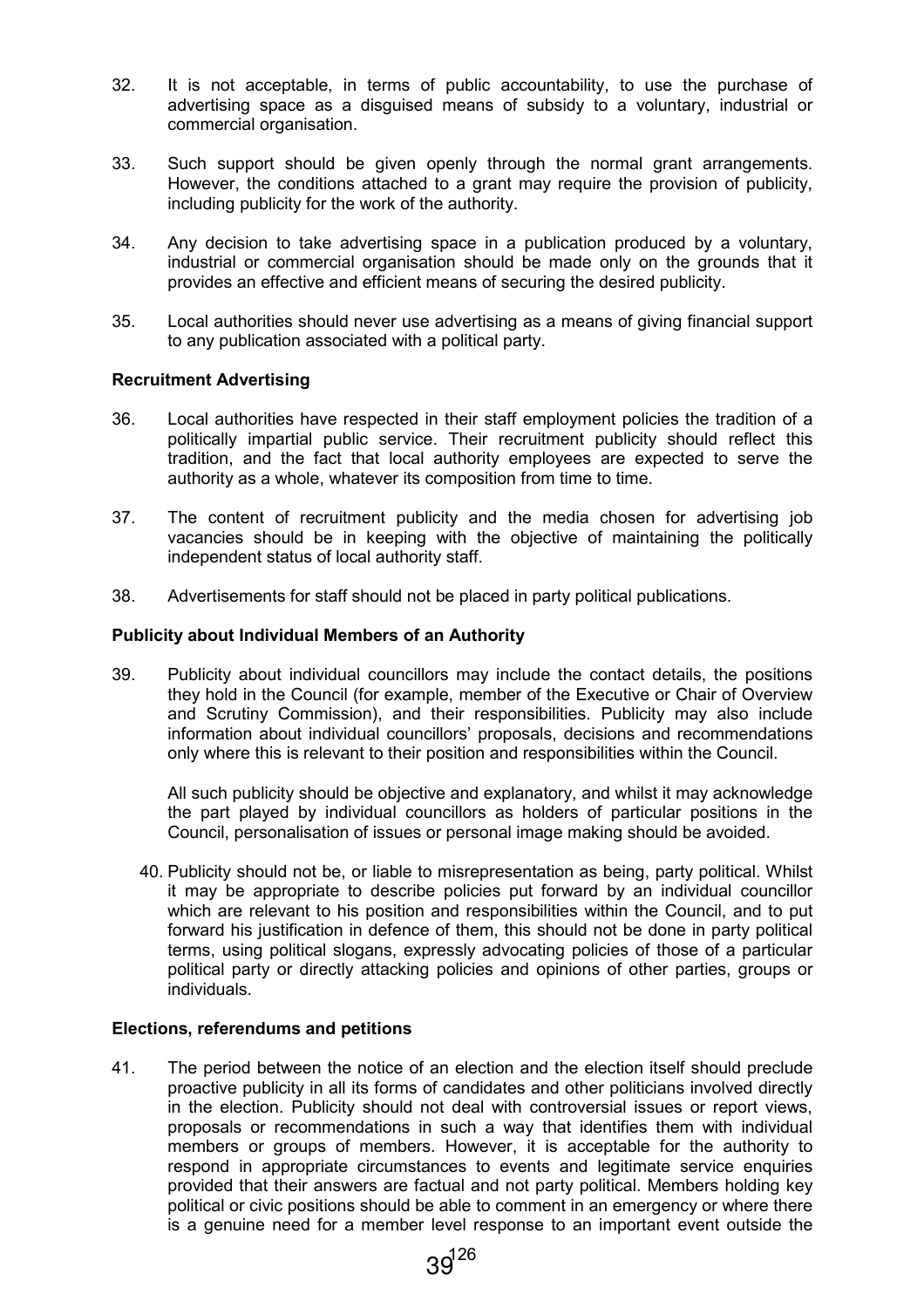authority's control. Proactive events arranged in this period should not involve members likely to be standing for election.

- 42. The Local Authorities (Referendums) (Petitions and Directions) (England) Regulations 2000 (which apply under the Local Government Act 2000 to county councils, district councils and London borough councils) prohibit an authority from incurring any expenditure to:
	- ♦ Publish material which appears designed to influence local people in deciding whether or not to sign a petition requesting a referendum on proposals for an elected mayor;
	- Assist anyone else in publishing such material; or
	- ♦ Influence or assist others to influence local people in deciding whether or not to sign a petition.
- 43. Publicity in these circumstances should, therefore, be restricted to the publication of factual details which are presented fairly about the petition proposition and to explaining the council's existing arrangements. Local authorities should not mount publicity campaigns whose primary purpose is to persuade the public to hold a particular view in relation to petitions generally or on a specific proposal.
- 44. County councils, district councils and London borough councils should ensure that any publicity about a referendum under Part II of the Local Government Act 2000 (the 2000 Act) either prior to or during the referendum period is factually accurate and objective. The referendum period means the period beginning with the date on which proposals under Part II of the 2000 Act are sent to the Secretary of State and ending with the date of the referendum. The publicity should not be capable of being perceived as seeking to influence public support for, or opposition to, the referendum proposals and should not associate support for, or opposition to, the proposals with any individual or group. Local authorities must conform to any specific restrictions on publicity activities which are required by Regulations under section 45 of the 2000 Act.

## Assistance to others for publicity

45. The principles set out above apply to decisions on publicity issued by local authorities.

 They should also be taken into account by local authorities in decisions on assistance to others to issue publicity. In all such decisions local authorities should, to the extent appropriate:

- i. incorporate the relevant principles of the Code in published guidance for applicants for grants;
- ii. make the observance of that guidance a condition of the grant or other assistance;
- iii. undertake monitoring to ensure that the guidance is observed.
- 46. It is appropriate for local authorities to help charities and voluntary organisations by arranging for pamphlets or other material produced and paid for by the organisation to be available for collection by the public in public libraries and other suitable locations. Such material should not offend against any legal provision, (authorities may be able to draw on their powers of well-being in section 2 of the Local Government Act 2000) but (subject to this) any such facility should be made available on a fair and equal basis.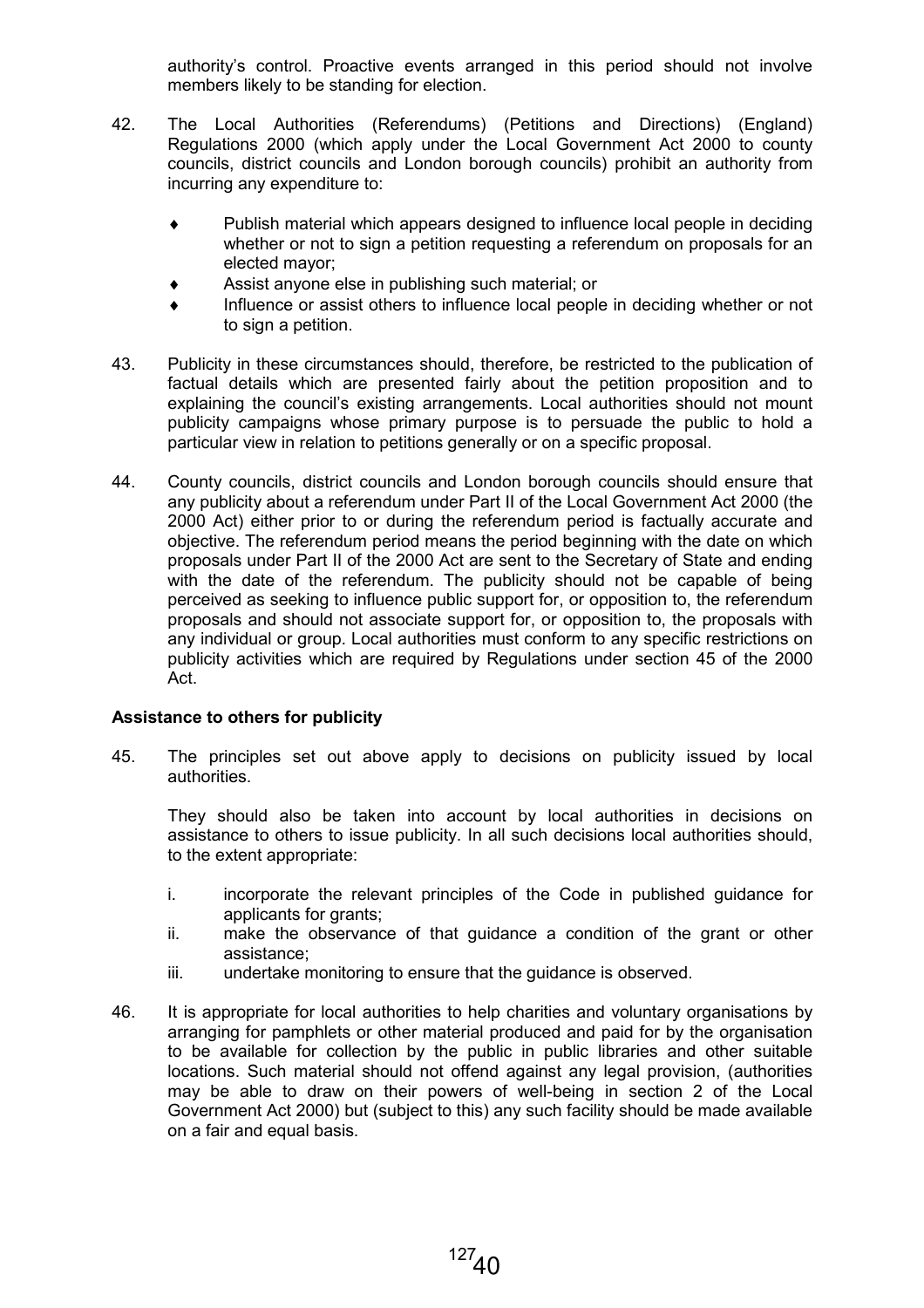## Appendix B COUNCILLORS' ACCESS TO INFORMATION – A HIERARCHY OF RIGHTS

#### Introduction

- 1. The rights of access to information by Councillors is a complex mix of legislation available to Councillors and the public alike, legislation specific to local government and "common law rights" given to Councillors by the Courts. This Guidance endeavours to provide some guidelines for Members through this "maze". Members may also seek advice "in confidence" from the Monitoring Officer.
- 2. For general rights of access available to the public, please see the Article on Citizens' Rights as set out in the Council's Constitution.

## What is the Hierarchy of Rights?

- 3. The law relevant to access to information by Councillors includes the following:
	- (1) The Freedom of Information Act 2000. This makes non-personal information freely available to all, with only limited exceptions.
	- (2) The Data Protection Act 1998. This relates to personal information, and generally makes this non-disclosable except in certain circumstances.
	- (3) Local Government Legislation
		- (a) Access to Information provisions of the Local Govt Act 1972. This gives the public access to Committee Minutes and Agenda, and to background material relevant to those documents.
		- (b) (i) Other legislation (Local Government (Executive Arrangements) (Access to Information) (Amendment) (England) Regulations 2006) ensures that Members are entitled to material relevant to public / private meetings of the Leader and Cabinet (and decision making by individual portfolio holders).
			- (ii) However, these rights do not apply to draft documents, to the advice of a political advisor or to most exempt/confidential information (unless such information is needed for the work of the Overview and Scrutiny Commission).
	- (4) (c) "Common Law Rights" (derived from Court judgements) give Members the right to inspect Council documents insofar as this is reasonably necessary to enable a Member to perform his duties as a Councillor – this is known as the "need to know" basis.
		- (d) However, Members do not have any right to "a roving commission" through Council documents – mere curiosity is not sufficient.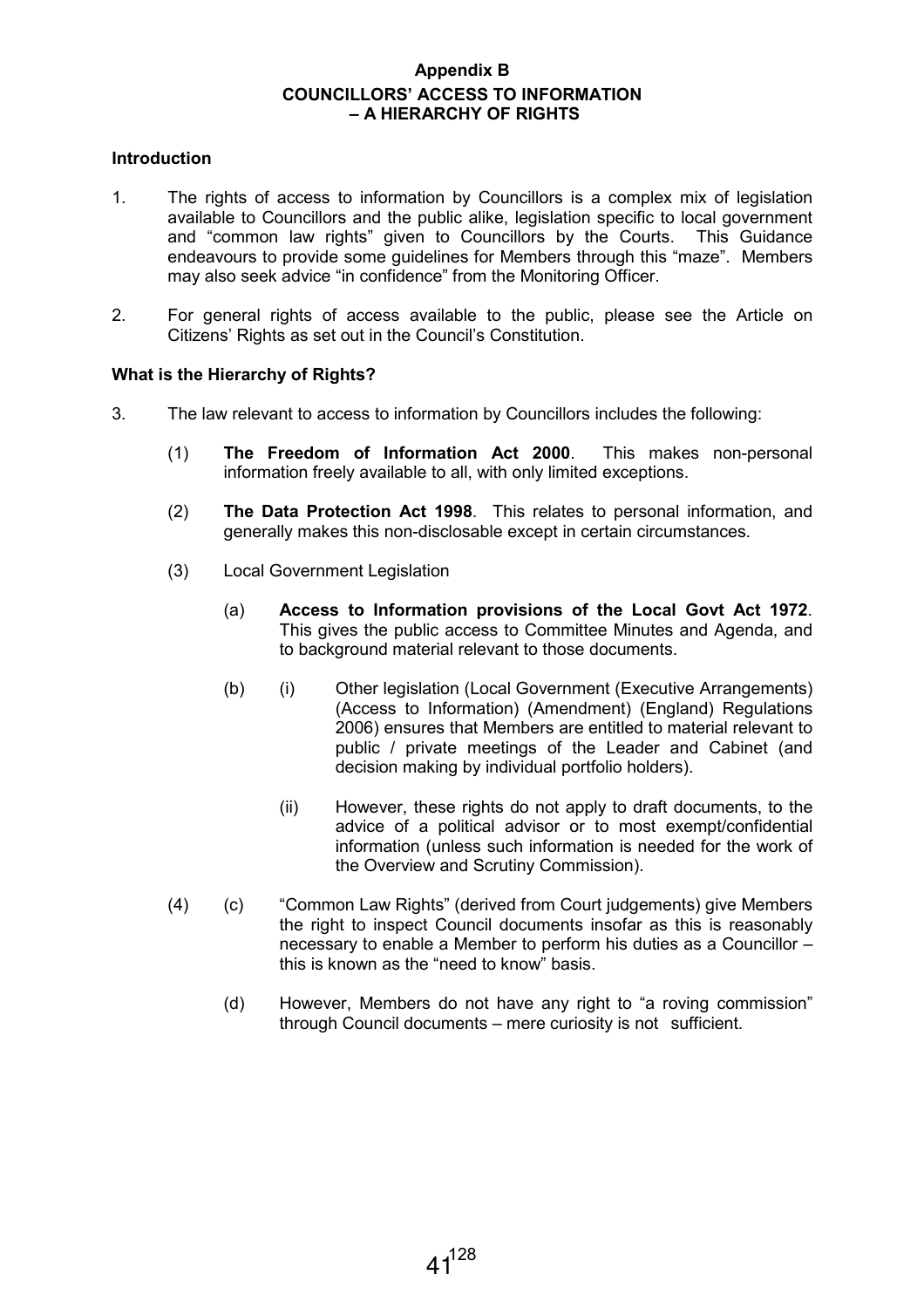## Navigating the Hierarchy of Rights

## Freedom of Information Act 2000

- 4. (1) (a) In broad terms, if the information being sought by a Member is nonpersonal, then the Freedom of Information Act 2000 allows access to most Council documentation. 1
	- (b) The first port of call for information under the Freedom of Information Act is the Council's Publication Scheme. This is located most conveniently on the Council's website, www.breckland.gov.uk (and is also available in major libraries in the District), and sets out most of the Council's published material. This information can be accessed and used without any further reference to the Council. The remainder of this note assumes that the information being sought by a Councillor is not available under the Publication Scheme.
	- (2) The Freedom of Information Act would allow access to information about the construction of a new leisure facility (which is likely to be non-personal information) - but note the possible "block" to obtaining this information (see paragraphs 4(c) and (d) below) but could not be used to gain access to information about a named individual's record of housing waiting list applications – this latter is covered by the Data Protection Act 1998 (see Section 6 below).
	- (3) In certain circumstances, access to documentation via the Freedom of Information Act can be "blocked", although most of the "blocks" are subject to a "public interest test". So, for example:-
		- (a) Releasing commercially sensitive information to a member of the public is not likely to be in the public interest.
		- (b) Whereas (subject to the usual rules of confidentiality), it is likely to be in the public interest to release such information to a Councillor.
	- (4) Examples of blocks ("exemptions") under the Freedom of Information Act are:
		- (a) Work in progress (draft reports, for example) need not be disclosed.
		- (b) Information subject to a data-sharing protocol (e.g. between all member organisations of the Crime and Disorder Partnership) should not be released until all organisations have each agreed to disclosure. This is to ensure that crime & disorder and fraud investigations are not prejudiced.
		- (c) Commercially sensitive information.
		- (d) Where, in the opinion of the Monitoring Officer, disclosure of information would or would likely to inhibit the free and frank provision of advice, the free and frank exchange of views for the purposes of deliberation, or would otherwise prejudice or would be likely otherwise to prejudice the effective conduct of public affairs. This exemption is also subject to the public interest test.

 1 Strictly speaking, if there are rights of access to information under other legislation, then the Freedom of Information Act 2000 does not apply. However, for the purposes of simplicity and to develop common access to information procedures for both Councillors and the public alike, this note assumes that Freedom of Information Act-like principles apply to Councillors as well as to members of the public. In this way, we can start with wide, general powers of access only narrow down into more specific powers when strictly necessary.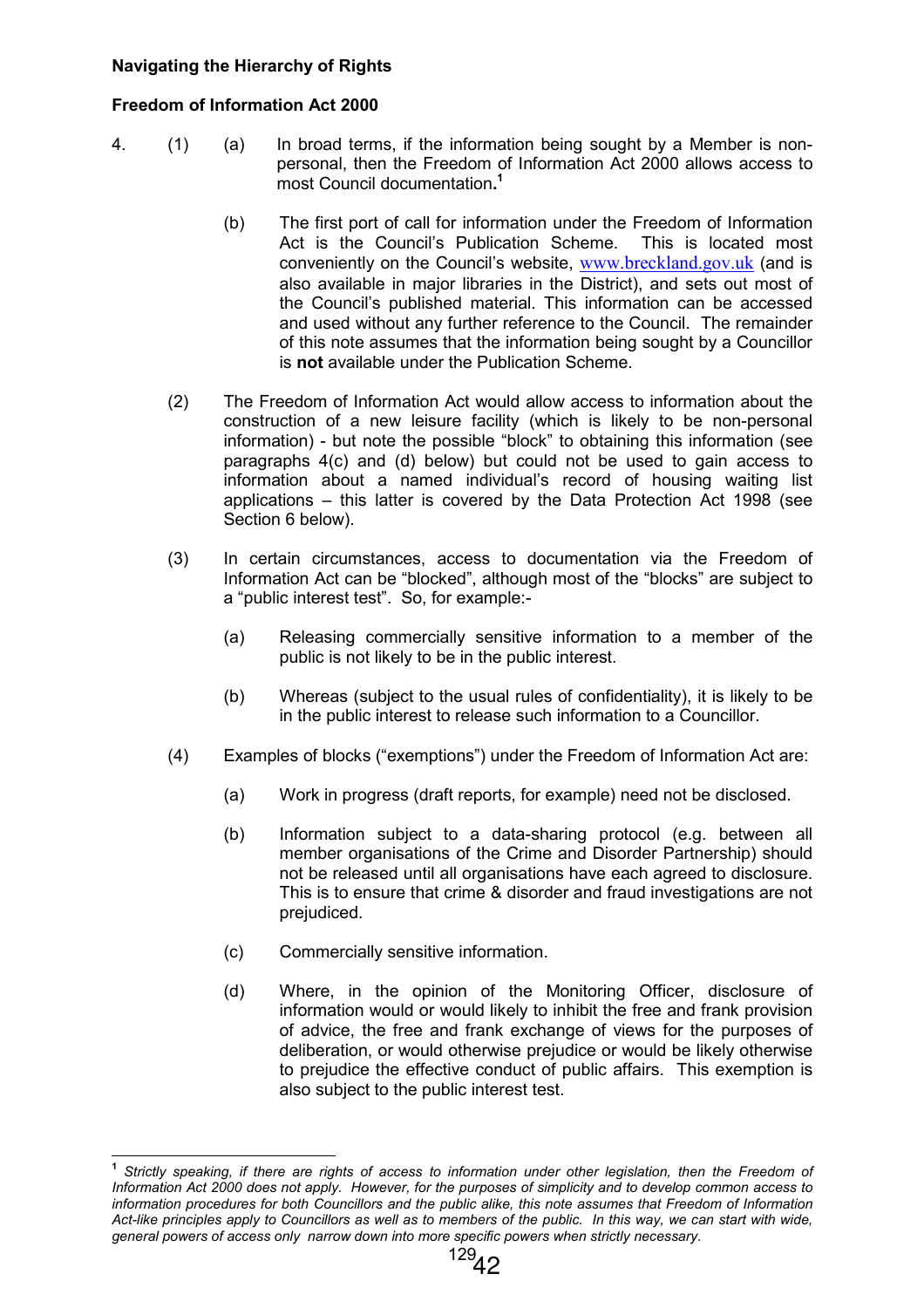(5) If the rights outlined above are not sufficient to provide a Councillor with the information he needs, then it is necessary to navigate further down this hierarchy.

## Data Protection Act 1998

- 5. (1) If the information sought by a Councillor relates to an identified living individual, then the Data Protection Act applies.
	- (2) There are 2 classes of Data Protection "normal" personal information and "sensitive personal information". Sensitive personal information includes:-
		- (a) Racial or Ethnic Origin
		- (b) Religious beliefs
		- (c) Trade Union membership
		- (d) Physical or Mental health
		- (e) Actual or alleged criminal offences and criminal records
		- (f) Sexual life
		- (g) Political opinions.
	- (3) Where "normal" personal information is involved, unless additional consent has been granted by the individual concerned, information about an individual can only be used for the purposes for which that information was obtained.
	- (4) (a) The Council has a duty to ensure that personal information disclosed to Members using the above procedures is used strictly for the purposes for which it is disclosed and that Members will keep the information secure and confidential (and then disposed of in a similarly careful manner).
		- (b) Councillors must observe the Code of Conduct and all the provisions of the Constitution. Officers will automatically assume that Councillors will treat personal information in accordance with the Council's current data protection policy. Also Councillors may wish to refer to their personal copies of "Data Protection – A Councillor's Guide", issued in Summer 2005.
	- (5) (a) Where "sensitive" personal information is involved (see paragraph 5(2) above) then more rigorous procedures are necessary:-
		- (i) Either explicit consent of the person concerned must be obtained; or
		- (ii) If this is not practicable, Members must complete a form under the Data Protection (Processing of Sensitive Personal Data) (Elected Representatives) Order 2002.
		- (b) Paragraphs 4(4), 5(3) and (4) above, of course, apply to "sensitive" personal information as they do to "normal" personal information.
	- (6) If the rights outlined above are not sufficient to provide a Councillor with the information he needs, then it is necessary to navigate further down this hierarchy.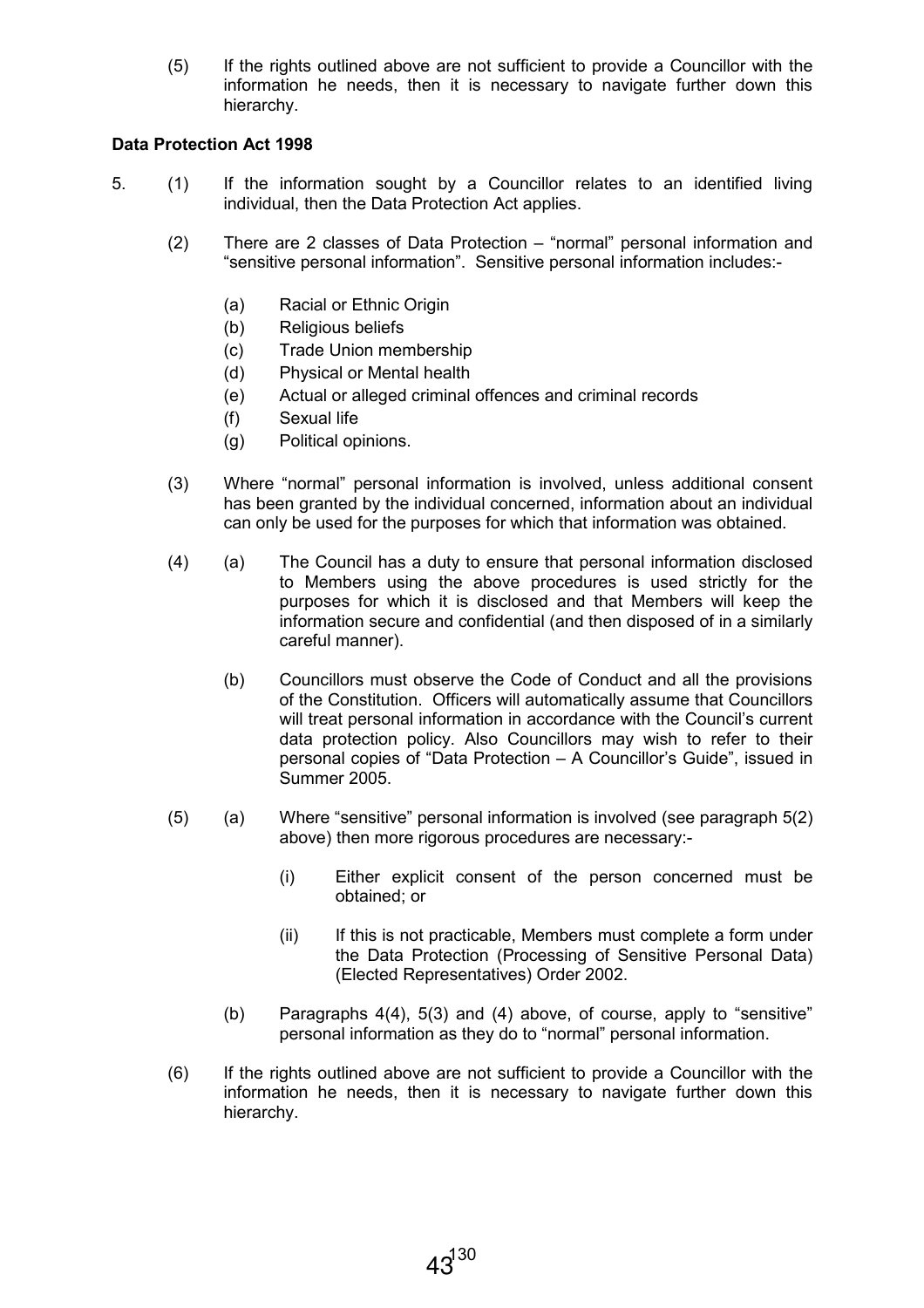Access to Information Provisions of the Local Government Act 1972 / Local Authorities (Executive Arrangements)(Access to Information) (Amendment) (England) Regulations 2006

- 6. (1) In effect, the rights available to Councillors through the Freedom of Information Act and the Data Protection Act will begin to override both older legislation such as the Local Government Act 1972 and also older common law rights.<sup>2</sup>
	- (2) (a) Where a Councillor cannot obtain the disclosure of information under the Freedom of Information Act (because, say, commercial confidentiality is too sensitive to permit it, or because of implications for fraud investigations) or the Data Protection Act (because a Councillor cannot establish a need to know the information, or because a Councillor wants to use the information in a context different from that for which the information was gathered) then the information may still become available to Members at a later date via Committee Agenda, and the right to see background material associated with such an agenda.
		- (b) Once a matter has reached the stage where it is before a Committee / Cabinet, then members of that Committee / Cabinet would have a "need to know" all relevant information; and other Councillors would be able to use the usual Access to Information provisions.
	- (3) (a) Councillors also have additional rights of access to material in the possession/control of the Leader and Cabinet (rather than Council officers) relating to public/private meetings of the Cabinet or to any decision taken by an individual portfolio holder.
		- (b) However, the above rights do not apply to draft documents, to the advice of a political advisor or to most categories exempt/confidential information (unless the Overview and Scrutiny Commission require such exempt / confidential information as part of actions / decisions it is scrutinising).

## **General**

- 7. (1) Material from Legal Services (where Legal Services is providing legal advice to one of its in-house clients at the Council) may be non-disclosable due to legal professional privilege.
	- (2) Information supplied under the Data Protection Act 1998 must not be used or disclosed for political purposes.
	- (3) (a) Requests for Information under the control of Officers should normally be made to the relevant Head of Service.
		- (b) Requests for information under the control of the Leader and Cabinet should normally be made to the Leader and/or the relevant Portfolio Holder.
	- (4) (a) Councillors must not put undue pressure on Officers to release information to which the Councillor is not entitled to have access.
		- (b) Should a Head of Service need advice as to whether information can be released to a Councillor he should contact the Monitoring Officer..

 But see Footnote 1